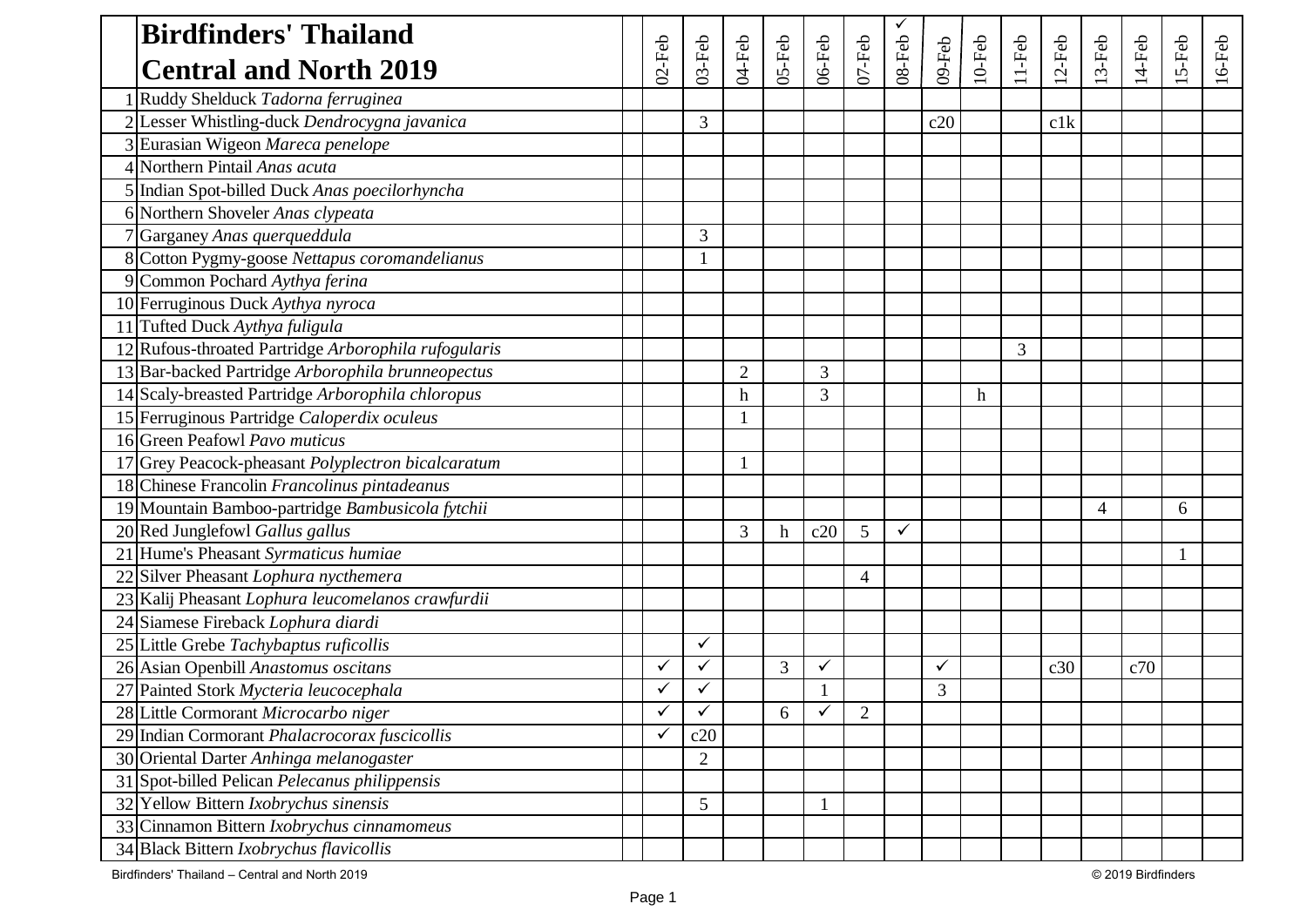| <b>Birdfinders' Thailand</b>                       |                          |                |                |                |              |                |        |              |                |                |                |                |                |              |                |
|----------------------------------------------------|--------------------------|----------------|----------------|----------------|--------------|----------------|--------|--------------|----------------|----------------|----------------|----------------|----------------|--------------|----------------|
| <b>Central and North 2019</b>                      | $02$ -Feb                | 03-Feb         | 04-Feb         | 05-Feb         | $06$ -Feb    | $07 - Feb$     | 08-Feb | 09-Feb       | $10$ -Feb      | $11-Feb$       | $2-Feb$        | $3-Feb$        | $14-Feb$       | $5-Feb$      | $16$ -Feb      |
| 35 Grey Heron Ardea cinerea                        | ✓                        |                |                |                |              |                |        |              |                |                |                |                |                |              |                |
| 36 Purple Heron Ardea purpurea                     |                          | $\overline{2}$ |                |                |              |                |        |              |                |                |                |                |                |              |                |
| 37 Great Egret Ardea alba                          | ✓                        | ✓              |                |                | $\checkmark$ |                |        | ✓            |                |                |                |                | ✓              |              | ✓              |
| 38 Intermediate Egret Ardea intermedia             | ✓                        |                |                |                | ✓            |                |        | ✓            |                |                |                |                | ✓              |              |                |
| 39 Chinese Egret Egretta eulophotes                |                          | $\overline{2}$ |                |                |              |                |        |              |                |                |                |                |                |              |                |
| 40 Little Egret Egretta garzetta                   | ✓                        | ✓              |                | $\overline{2}$ | $\checkmark$ | 3              | 3      | $\checkmark$ |                |                | $\overline{2}$ |                | $\checkmark$   |              | $\checkmark$   |
| 41 Pacific Reef-heron Egretta sacra                |                          |                |                |                |              |                |        |              |                |                |                |                |                |              |                |
| 42 Cattle Egret Bubulcus ibis coromandus           |                          | ✓              | $\checkmark$   | ✓              | $\checkmark$ |                |        | ✓            |                | $\overline{4}$ |                |                | ✓              |              | ✓              |
| 43 Chinese Pond-heron Ardeola bacchus              | ✓                        |                |                | 6              |              |                | 6      | ✓            | 3              |                | 3              |                | ✓              |              |                |
| 44 Javan Pond-heron Ardeola speciosa               |                          | ✓              | $\overline{2}$ |                |              |                |        |              |                |                |                |                |                |              |                |
| 45 Striated Heron Butorides striatus               |                          | $\overline{2}$ |                |                |              | $\overline{2}$ |        |              |                |                |                |                |                |              |                |
| 46 Black-crowned Night-heron Nycticorax nycticorax |                          |                |                |                |              |                |        |              |                |                |                |                |                |              |                |
| 47 Black-headed Ibis Threskiornis melanocephalus   |                          | c15            |                |                |              |                |        |              |                |                |                |                |                |              |                |
| 48 Glossy Ibis Plegadis falcinellus                |                          | $\overline{4}$ |                |                |              |                |        |              |                |                |                |                |                |              |                |
| 49 Osprey Pandion haliaetus                        |                          |                |                |                |              |                |        |              |                |                |                |                |                |              |                |
| 50 Black-shoulded Kite Elanus caeruleus            |                          |                |                |                |              |                |        |              |                |                |                |                |                |              |                |
| 51 Oriental Honey-buzzard Pernis ptilorhyncus      | $\overline{\phantom{a}}$ |                |                | 5              |              |                |        |              |                |                | 3              | $\overline{2}$ | $\overline{2}$ | $\mathbf{1}$ |                |
| 52 Jerdon's Baza Aviceda jerdoni                   |                          |                |                | 3              |              |                |        |              |                |                |                |                |                |              |                |
| 53 Black Baza Aviceda leuphotes                    |                          | $\overline{2}$ |                |                |              |                |        |              |                |                |                |                |                |              |                |
| 54 Crested Serpent-eagle Spilornis cheela          |                          |                | $\mathbf h$    | 3              |              | h              |        |              |                |                |                |                | h              |              |                |
| 55 Greater Spotted Eagle Clanga clanga             |                          |                |                |                |              |                |        |              |                |                |                |                |                |              |                |
| 56 Mountain Hawk-eagle Nisaetus nipalensis         |                          |                |                |                |              |                |        |              |                |                |                |                |                |              |                |
| 57 Changeable Hawk-eagle Nisaetus cirrhatus        |                          |                |                |                |              |                |        |              |                |                |                |                |                |              |                |
| 58 Rufous-bellied Eagle Lophotriorchis kienerii    |                          |                |                |                |              |                |        |              |                |                |                |                |                |              |                |
| 59 Black Eagle Ictinaetus malaiensis               |                          |                |                |                |              |                |        |              |                |                |                |                |                |              |                |
| 60 Rufous-winged Buzzard Butastur liventer         |                          |                |                |                |              |                |        |              |                |                |                |                |                |              |                |
| 61 Grey-faced Buzzard Butastur indicus             |                          |                | $\overline{2}$ |                |              |                |        |              |                |                |                |                |                |              |                |
| 62 Eastern Marsh-harrier Circus spilonotus         |                          |                |                |                |              |                |        |              |                |                |                |                |                |              |                |
| 63 Pied Harrier Circus melanoleucos                |                          |                |                |                |              |                |        |              |                |                |                |                |                |              |                |
| 64 Crested Goshawk Accipiter trivirgatus           |                          |                |                | $\overline{2}$ | $\mathbf{1}$ |                |        |              |                |                |                | $\overline{2}$ |                | $\mathbf{1}$ |                |
| 65 Eurasian Sparrowhawk Accipiter nisus            |                          |                |                |                |              |                |        |              |                |                |                |                |                | $\mathbf{1}$ |                |
| 66 Shikra Accipiter badius                         |                          |                |                | $\mathbf{2}$   |              | $\overline{2}$ |        |              | $\overline{2}$ |                |                |                |                |              | $\overline{2}$ |
| 67 Besra Accipiter virgatus                        |                          |                |                |                |              |                |        |              |                |                |                |                |                |              |                |
| 68 Japanese Sparrowhawk Accipiter gularis          |                          |                |                |                |              |                |        |              |                |                |                |                |                |              |                |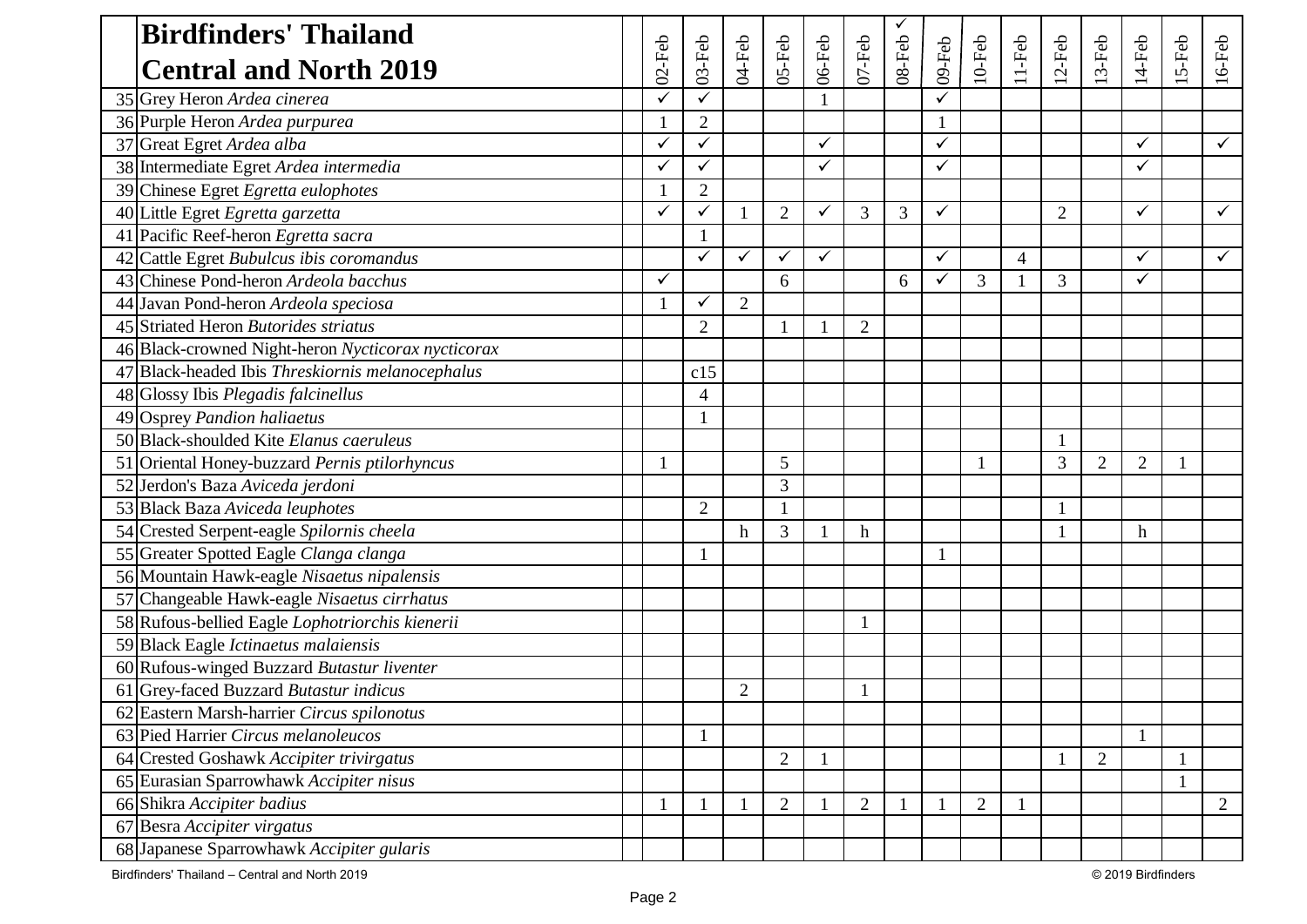| <b>Birdfinders' Thailand</b>                         |           |                |                |              |        |           | ✓         |                |           |          |              |         |        |          |           |
|------------------------------------------------------|-----------|----------------|----------------|--------------|--------|-----------|-----------|----------------|-----------|----------|--------------|---------|--------|----------|-----------|
| <b>Central and North 2019</b>                        | $02$ -Feb | $03-Feb$       | $04-Feb$       | 05-Feb       | 06-Feb | $07$ -Feb | $08$ -Feb | 09-Feb         | $10$ -Feb | $11-Feb$ | $2-Feb$      | $3-Feb$ | 14-Feb | $15-Feb$ | $16$ -Feb |
| 69 Northern Goshawk Accipiter gentilis               |           |                |                |              |        |           |           |                |           |          |              |         |        |          |           |
| 70 White-bellied Sea-eagle Haliaeetus leucogaster    |           |                |                |              |        |           |           |                |           |          |              |         |        |          |           |
| 71 Lesser Fish-eagle Icthyophaga humilis             |           |                |                |              |        |           |           |                |           |          |              |         |        |          |           |
| 72 Black (Black-eared) Kite Milvus migrans lineatus  |           | ✓              |                |              |        |           |           | c12            |           |          |              |         |        |          |           |
| 73 Brahminy Kite Haliastur indus                     |           | $\overline{2}$ |                |              |        |           |           |                |           |          |              |         |        |          |           |
| 74 Common Buzzard Buteo buteo vulpinus               |           |                |                |              |        |           |           |                |           |          |              |         |        |          |           |
| 75 Himalayan Buzzard Buteo refectus                  |           |                |                |              |        |           |           |                |           |          |              |         |        |          |           |
| 76 Eastern Buzzard Buteo japonicus                   |           |                |                |              |        |           |           |                |           |          |              |         |        |          |           |
| 77 Slaty-breasted Rail Gallirallus striatus          |           |                |                |              |        |           |           |                |           |          |              |         |        |          |           |
| 78 White-breasted Waterhen Amaurornis phoenicurus    |           | $\overline{2}$ |                | $\mathbf{1}$ |        |           |           | $\overline{2}$ |           |          |              |         |        |          |           |
| 79 Slaty-legged Crake Rallina eurizonoides           |           |                |                |              |        |           |           |                |           |          |              |         |        |          |           |
| 80 White-browed Crake Amaurornis cinerea             |           |                |                |              |        |           |           |                |           |          |              |         |        |          |           |
| 81 Ruddy-breasted Crake Zapornia fusca               |           |                |                |              |        |           |           |                |           |          |              |         |        |          |           |
| 82 Baillon's Crake Zapornis pusilla                  |           |                |                |              |        |           |           |                |           |          |              |         |        |          |           |
| 83 Black-tailed Crake Zapornia bicolor               |           |                |                |              |        |           |           |                |           |          |              |         |        |          |           |
| 84 Watercock Gallicrex cinerea                       |           |                |                |              |        |           |           |                |           |          |              |         |        |          |           |
| 85 Grey-headed Swamphen Porphyrio poliocephalus      |           |                |                |              |        |           |           |                |           |          |              |         |        |          |           |
| 86 Black-backed Swamphen Porphyrio viridis           |           |                |                |              |        |           |           |                |           |          |              |         |        |          |           |
| 87 Eurasian Moorhen Gallinula chloropus              |           |                | $\overline{2}$ |              |        |           |           | 4              |           |          |              |         |        |          |           |
| 88 Common Coot Fulica atra                           |           |                |                |              |        |           |           |                |           |          |              |         |        |          |           |
| 89 Indian Thick-knee Burhinus indicus                |           |                |                |              |        |           |           |                |           |          |              |         |        |          |           |
| 90 Pied Avocet Recurvirostra avosetta                |           |                |                |              |        |           |           |                |           |          |              |         |        |          |           |
| 91 Black-winged Stilt Himantopus himantopus          |           | ✓              |                |              | ✓      |           |           |                |           |          | $\checkmark$ |         |        |          |           |
| 92 Black-bellied (Grey) Plover Pluvialis squatarola  |           |                |                |              |        |           |           |                |           |          |              |         |        |          |           |
| 93 Pacific Golden-plover Pluvialis fulva             |           |                |                |              |        |           |           |                |           |          |              |         |        |          |           |
| 94 Grey-headed Lapwing Vanellus cinereus             |           | $\overline{2}$ |                |              |        |           |           | c10            |           |          |              |         |        |          |           |
| 95 Red-wattled Lapwing Vanellus indicus              |           | ✓              |                | $\checkmark$ | ✓      | 3         | 3         |                |           |          |              | 3       |        |          |           |
| 96 Lesser Sand-plover Charadrius mongolus            |           |                |                |              |        |           |           |                |           |          |              |         |        |          |           |
| 97 Greater Sand-plover Charadrius leschenaultii      | ✓         |                |                |              |        |           |           |                |           |          |              |         |        |          |           |
| 98 Malaysian Plover Charadrius peronii               |           | $\overline{4}$ |                |              |        |           |           |                |           |          |              |         |        |          |           |
| 99 Kentish Plover Charadrius alexandrinus dealbatus  |           | $1+1$          |                |              |        |           |           |                |           |          |              |         |        |          |           |
| 100 Little Ringed Plover Charadrius dubius           |           | c20            |                |              |        |           |           | 3              |           |          |              |         |        |          |           |
| Greater Painted-snipe Rostratula benghalensis<br>101 |           |                |                |              |        |           |           |                |           |          |              |         |        |          |           |
| 102 Pheasant-tailed Jacana Hydrophasianus chirurgus  |           | ✓              |                |              |        |           |           |                |           |          |              |         |        |          |           |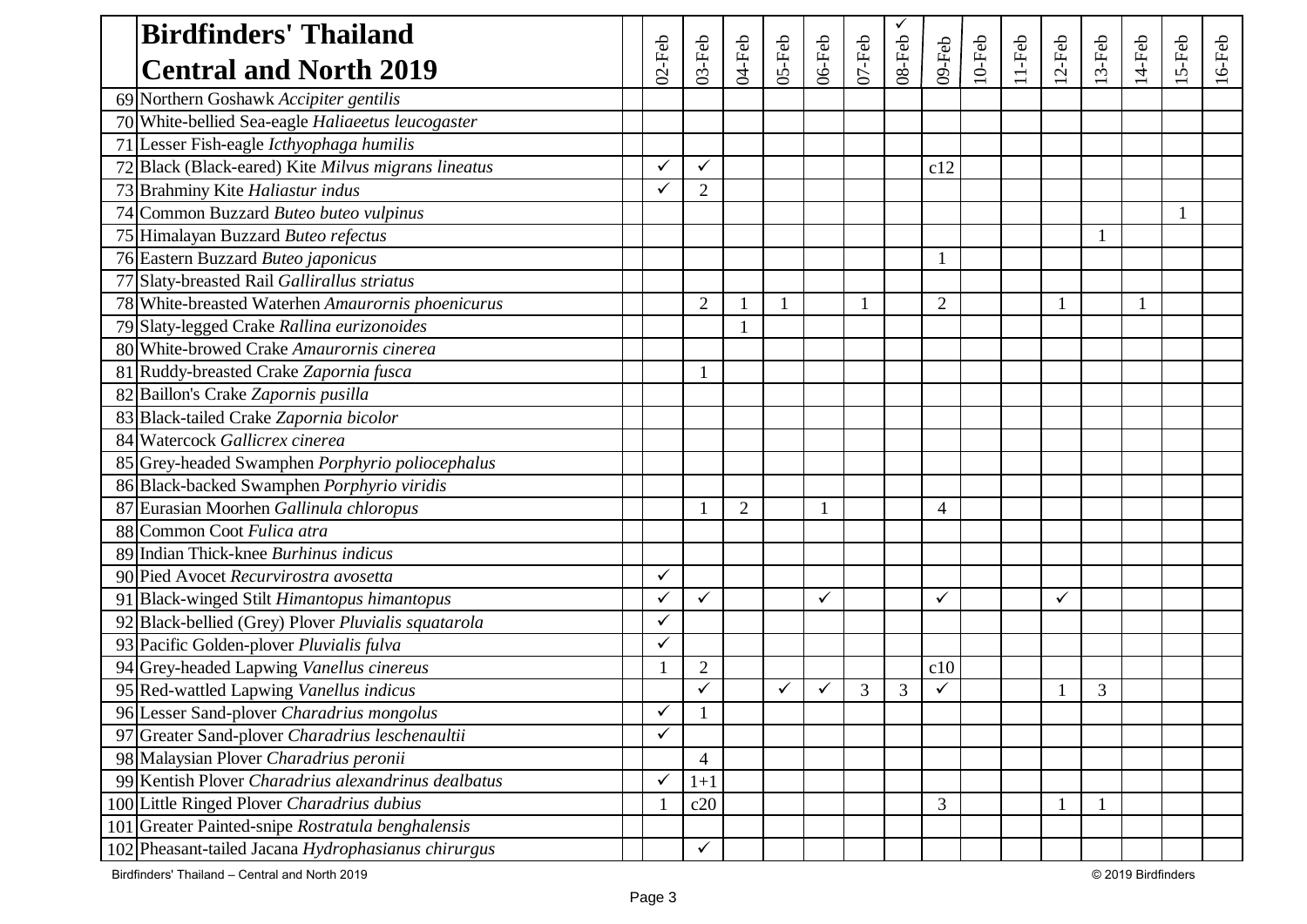| <b>Birdfinders' Thailand</b>                       |                |                |        |            |           |           |            |                |           |          |                |       |                |         |          |
|----------------------------------------------------|----------------|----------------|--------|------------|-----------|-----------|------------|----------------|-----------|----------|----------------|-------|----------------|---------|----------|
| <b>Central and North 2019</b>                      | $02$ -Feb      | $03-Feb$       | 04-Feb | $05 - Feb$ | $06$ -Feb | $07$ -Feb | $08 - Feb$ | $09$ -Feb      | $10$ -Feb | $11-Feb$ | $12$ -Feb      | 3-Feb | $14-Feb$       | $5-Feb$ | $16-Feb$ |
| 103 Bronze-winged Jacana Metopidius indicus        |                | $\overline{2}$ |        |            |           |           |            |                |           |          |                |       |                |         |          |
| 104 Whimbrel Numenius phaeopus variegatus          |                |                |        |            |           |           |            |                |           |          |                |       |                |         |          |
| 105 Far Eastern Curlew Numenius madagascariensis   |                |                |        |            |           |           |            |                |           |          |                |       |                |         |          |
| 106 Eurasian Curlew Numenius arquata orientalis    |                |                |        |            |           |           |            |                |           |          |                |       |                |         |          |
| 107 Bar-tailed Godwit Limosa lapponica menzbieri   |                |                |        |            |           |           |            |                |           |          |                |       |                |         |          |
| 108 Black-tailed Godwit Limosa limosa melanuroides |                |                |        |            |           |           |            |                |           |          |                |       |                |         |          |
| 109 Ruddy Turnstone Arenaria interpres             |                |                |        |            |           |           |            |                |           |          |                |       |                |         |          |
| 110 Great Knot Calidris tenuirostris               | ✓              |                |        |            |           |           |            |                |           |          |                |       |                |         |          |
| 111 Ruff Calidris pugnax                           |                |                |        |            |           |           |            |                |           |          |                |       |                |         |          |
| 112 Broad-billed Sandpiper Calidris falcinellus    | $\overline{2}$ |                |        |            |           |           |            |                |           |          |                |       |                |         |          |
| 113 Curlew Sandpiper Calidris ferruginea           |                |                |        |            |           |           |            |                |           |          |                |       |                |         |          |
| 114 Temminck's Stint Calidris temminckii           |                |                |        |            |           |           |            |                |           |          |                |       |                |         |          |
| 115 Long-toed Stint Calidris subminuta             |                | ✓              |        |            |           |           |            |                |           |          |                |       |                |         |          |
| 116 Spoon-billed Sandpiper Calidris pygmea         |                |                |        |            |           |           |            |                |           |          |                |       |                |         |          |
| 117 Red-necked Stint Calidris ruficollis           |                |                |        |            |           |           |            |                |           |          |                |       |                |         |          |
| 118 Sanderling Calidris alba                       |                | ✓              |        |            |           |           |            |                |           |          |                |       |                |         |          |
| 119 Asian Dowitcher Limnodromus semipalmatus       |                |                |        |            |           |           |            |                |           |          |                |       |                |         |          |
| 120 Eurasian Woodcock Scolopax rusticola           |                |                |        |            |           |           |            |                |           |          |                |       |                |         |          |
| 121 Common Snipe Gallinago gallinago               |                | $\overline{2}$ |        |            |           |           |            |                |           |          |                |       |                |         |          |
| 122 Pin-tailed Snipe Gallinago stenura             |                |                |        |            |           |           |            |                |           |          |                |       | $\overline{2}$ |         |          |
| 123 Terek Sandpiper Xenus cinereus                 |                |                |        |            |           |           |            |                |           |          |                |       |                |         |          |
| 124 Common Sandpiper Actitis hypoleucos            |                | ✓              |        |            |           |           |            | $\overline{2}$ |           |          | $\overline{2}$ |       |                |         |          |
| 125 Green Sandpiper Tringa ochropus                |                |                |        |            |           |           |            |                |           |          |                |       |                |         |          |
| 126 Grey-tailed Tattler Tringa brevipes            |                |                |        |            |           |           |            |                |           |          |                |       |                |         |          |
| 127 Spotted Redshank Tringa erythropus             |                | ✓              |        |            |           |           |            |                |           |          |                |       |                |         |          |
| 128 Common Greenshank Tringa nebularia             |                | $\overline{2}$ |        |            |           |           |            |                |           |          |                |       |                |         |          |
| 129 Nordmann's Greenshank Tringa guttifer          | 2              |                |        |            |           |           |            |                |           |          |                |       |                |         |          |
| 130 Marsh Sandpiper Tringa stagnatilis             | $\mathbf{1}$   | $\checkmark$   |        |            |           |           |            |                |           |          |                |       |                |         |          |
| 131 Wood Sandpiper Tringa glareola                 |                | ✓              |        |            |           |           |            |                |           |          |                |       | c20            |         |          |
| 132 Common Redshank Tringa totanus                 |                |                |        |            |           |           |            |                |           |          |                |       |                |         |          |
| 133 Small Buttonquail Turnix sylvaticus            |                |                |        |            |           |           |            |                |           |          |                |       |                |         |          |
| 134 Yellow-legged Buttonquail Turnix tanki         |                |                |        |            |           |           |            |                |           |          |                |       |                |         |          |
| 135 Barred Buttonquail Turnix suscitator           |                |                |        |            |           |           |            |                |           |          |                |       |                |         |          |
| 136 Oriental Pratincole Glareola maldivarum        |                |                |        |            |           |           |            |                |           |          |                |       |                |         |          |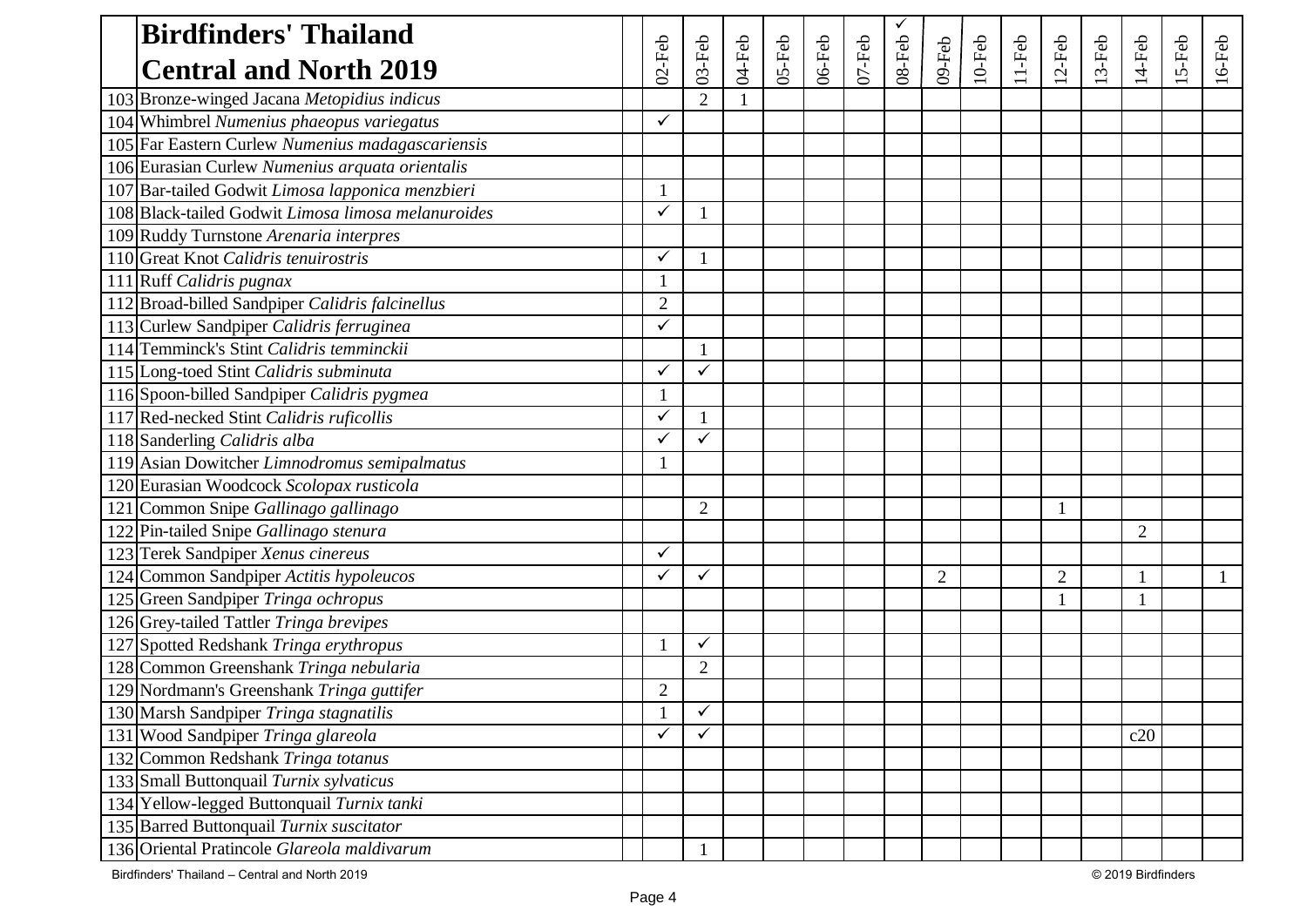| <b>Birdfinders' Thailand</b>                         |              |                |                  |              |                |                |                |              |                  |                |                |              |                |                |              |
|------------------------------------------------------|--------------|----------------|------------------|--------------|----------------|----------------|----------------|--------------|------------------|----------------|----------------|--------------|----------------|----------------|--------------|
| <b>Central and North 2019</b>                        | $02$ -Feb    | $03-Feb$       | 04-Feb           | $05 - Feb$   | 06-Feb         | $07 - Feb$     | 08-Feb         | 09-Feb       | $10$ -Feb        | $11-Feb$       | $2-Feb$        | $3-Feb$      | 14-Feb         | 5-Feb          | $16$ -Feb    |
| 137 Small Pratincole Glareola lactea                 |              |                |                  |              |                |                |                | c10          |                  |                |                |              |                |                |              |
| 138 Brown-headed Gull Chroicocephalus brunnicephalus |              | $\overline{2}$ |                  |              |                |                |                |              |                  |                |                |              |                |                |              |
| 139 Pallas's Gull Ichthyaetus ichthyaetus            |              |                |                  |              |                |                |                |              |                  |                |                |              |                |                |              |
| 140 Little Tern Sternula albifrons                   |              | ✓              |                  |              |                |                |                |              |                  |                |                |              |                |                |              |
| 141 Gull-billed Tern Gelochelidon nilotica           |              |                |                  |              |                |                |                |              |                  |                |                |              |                |                |              |
| 142 Caspian Tern Hydroprogne caspia                  |              | $\mathfrak{Z}$ |                  |              |                |                |                |              |                  |                |                |              |                |                |              |
| 143 White-winged Tern Chlidonias leucopterus         |              |                |                  |              |                |                |                |              |                  |                |                |              |                |                |              |
| 144 Whiskered Tern Chlidonias hybrida                |              | ✓              |                  |              | $\overline{2}$ |                |                |              |                  |                |                |              |                |                |              |
| 145 Common Tern Sterna hirundo                       |              | 6              |                  |              |                |                |                |              |                  |                |                |              |                |                |              |
| 146 Great Crested Tern Thalasseus bergii             |              | c10            |                  |              |                |                |                |              |                  |                |                |              |                |                |              |
| 147 Lesser Crested Tern Thalasseus bengalensis       |              |                |                  |              |                |                |                |              |                  |                |                |              |                |                |              |
| 148 Feral Pigeon Columba livia                       | $\checkmark$ | ✓              | $\checkmark$     | $\checkmark$ | ✓              | ✓              | $\checkmark$   | $\checkmark$ |                  |                | ✓              | $\checkmark$ | $\checkmark$   |                | ✓            |
| 149 Speckled Wood-pigeon Columba hodgsonii           |              |                |                  |              |                |                |                |              |                  |                |                |              |                |                |              |
| 150 Ashy Wood-pigeon Columba pulchricollis           |              |                |                  |              |                |                |                |              |                  |                |                |              |                |                |              |
| 151 Oriental Turtle-dove Streptopelia orientalis     |              |                |                  |              |                |                |                |              |                  |                |                |              |                |                |              |
| 152 Red Collared-dove Streptopelia tranquebarica     |              | ✓              |                  | $\checkmark$ | $\checkmark$   | ✓              | $\checkmark$   | ✓            |                  | c10            | $\overline{2}$ |              | $\overline{2}$ |                | $\checkmark$ |
| 153 Spotted Dove Streptopelia chinensis              | ✓            | ✓              | $\boldsymbol{h}$ | $\checkmark$ | $\checkmark$   | ✓              | $\checkmark$   | ✓            | $\overline{2}$   | $\overline{2}$ | ✓              | $\checkmark$ | $\checkmark$   | $\overline{2}$ | ✓            |
| 154 Barred Cuckoo-dove Macropygia unchall            |              |                |                  |              |                |                |                |              |                  |                |                |              |                |                |              |
| 155 Little Cuckoo-dove Macropygia ruficeps           |              |                |                  |              |                |                |                |              |                  |                |                |              |                |                |              |
| 156 Asian Emerald Dove Chalcophaps indica            |              |                | 3                |              |                |                |                |              |                  |                |                |              |                |                |              |
| 157 Zebra Dove Geopelia striata                      |              | ✓              |                  | ✓            | $\checkmark$   |                |                | $\checkmark$ |                  |                | ✓              |              |                |                |              |
| 158 Pink-necked Pigeon Treron vernans                |              | $\overline{2}$ |                  |              |                |                |                |              |                  |                |                |              |                |                |              |
| 159 Orange-breasted Pigeon Treron bicinctus          |              |                |                  |              |                |                |                |              |                  |                |                |              |                |                |              |
| 160 Ashy-headed Green-pigeon Treron phayrei          |              |                |                  |              |                |                |                |              |                  |                |                |              |                |                |              |
| 161 Thick-billed Pigeon Treron curvirostra           |              |                |                  | $\checkmark$ |                | c12            | $\checkmark$   |              |                  |                |                |              |                |                |              |
| 162 Yellow-vented Pigeon Treron seimundi             |              |                |                  |              |                |                |                |              |                  |                |                |              |                |                |              |
| 163 Pin-tailed Pigeon Treron apicauda                |              |                |                  |              |                |                |                |              |                  |                |                |              |                |                |              |
| 164 Wedge-tailed Pigeon Treron sphenurus             |              |                |                  |              |                |                |                |              |                  |                |                |              |                |                |              |
| 165 White-bellied Pigeon Treron sieboldii            |              |                |                  |              |                |                |                |              |                  |                |                |              |                |                |              |
| 166 Mountain Imperial-pigeon Ducula badia            |              |                |                  |              |                | $\overline{4}$ | $\overline{4}$ |              |                  |                |                |              |                | $\mathbf h$    |              |
| 167 Coral-billed Ground-cuckoo Carpococcyx renauldi  |              |                |                  |              |                | h              | $\mathbf h$    |              |                  |                |                |              |                |                |              |
| 168 Greater Coucal Centropus sinensis                |              |                |                  |              | $\overline{2}$ |                |                |              | $\boldsymbol{h}$ |                |                |              | 3              |                |              |
| 169 Lesser Coucal Centropus bengalensis              |              |                |                  |              |                |                |                |              |                  |                |                |              |                |                |              |
| 170 Green-billed Malkoha Phaenicophaeus tristis      |              |                |                  |              |                |                |                |              |                  |                |                |              |                |                |              |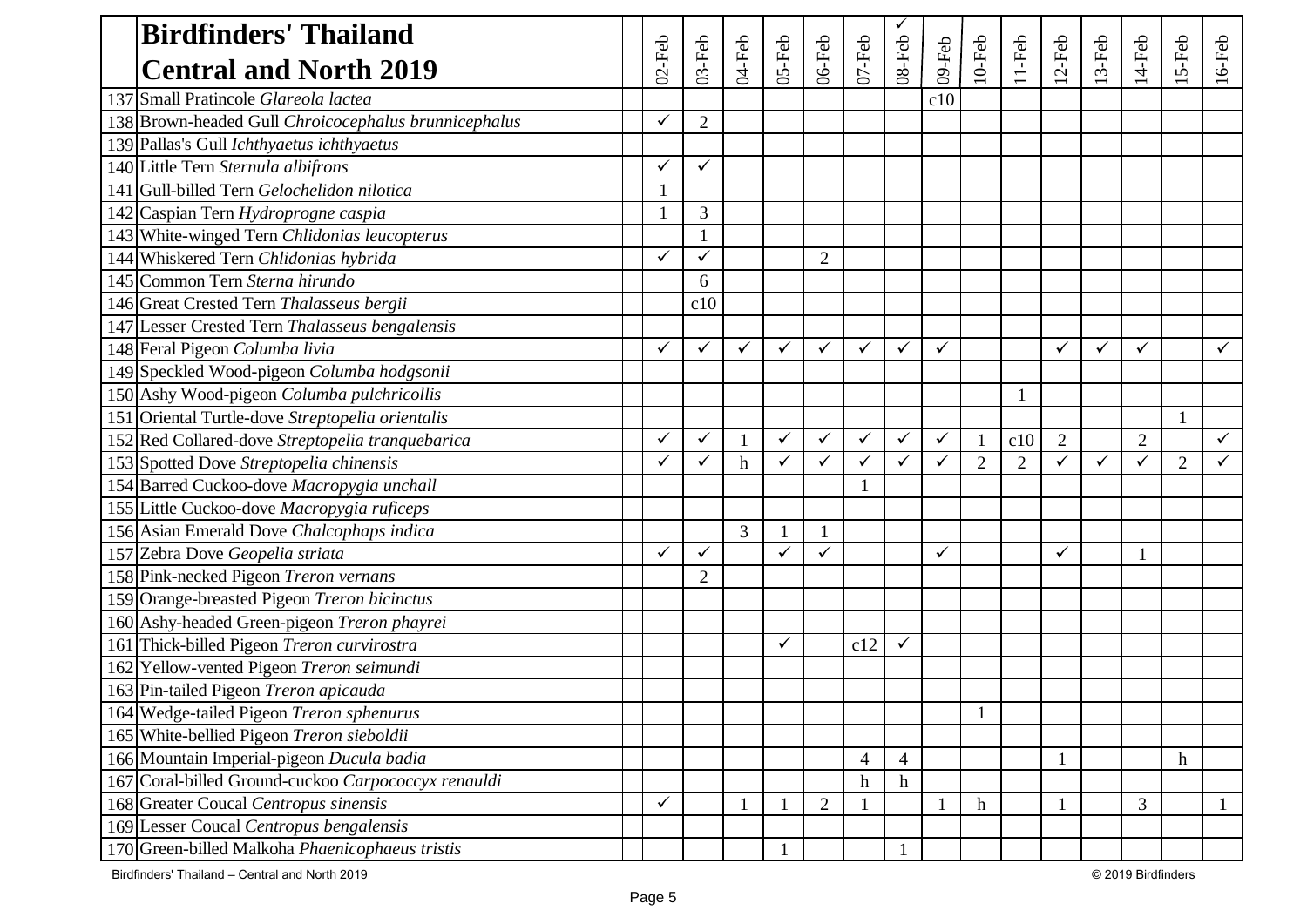| <b>Birdfinders' Thailand</b>                               |           |          |                |                |                |                |              |                |           |                  |                  |              |        |       |                |
|------------------------------------------------------------|-----------|----------|----------------|----------------|----------------|----------------|--------------|----------------|-----------|------------------|------------------|--------------|--------|-------|----------------|
| <b>Central and North 2019</b>                              | $02$ -Feb | $03-Feb$ | 04-Feb         | 05-Feb         | 06-Feb         | $07 - Feb$     | 08-Feb       | 09-Feb         | $10$ -Feb | $11-Feb$         | $12$ -Feb        | $3-Feb$      | 14-Feb | 5-Feb | $16$ -Feb      |
| Asian Koel Eudynamys scolopaceus malayanus                 |           |          | h              | h              |                | h              |              | $\overline{2}$ | h         | $\mathbf h$      | 3                |              | h      |       | $\overline{2}$ |
| 172 Chestnut-winged Cuckoo Clamator coromandus             |           |          |                |                |                |                |              |                |           |                  |                  |              |        |       |                |
| 173 Asian Emerald Cuckoo Chrysococcyx maculatus            |           |          |                |                |                | $\overline{2}$ | 1            |                |           |                  |                  |              |        |       |                |
| 174 Violet Cuckoo Chrysococcyx xanthorhynchus              |           |          |                |                |                |                |              |                |           |                  |                  |              |        |       |                |
| 175 Banded Bay Cuckoo Cacomantis sonneratii                |           |          | h              | $\overline{2}$ |                |                |              |                | h         |                  | $\boldsymbol{h}$ | $\mathbf{h}$ |        |       |                |
| 176 Plaintive Cuckoo Cacomatis merulinus                   |           |          |                |                |                |                |              |                |           |                  |                  |              |        |       |                |
| 177 Square-tailed Drongo-cuckoo Surniculus lugubris        |           |          |                |                |                |                |              |                | h         |                  |                  |              |        |       |                |
| 178 Large Hawk-cuckoo Hierococcyx sparverioides            |           |          |                |                |                |                |              |                | h         |                  |                  |              |        |       |                |
| 179 Hodgson's Hawk-cuckoo Hierococcyx nisicolor            |           |          |                |                |                |                |              |                |           |                  |                  |              |        |       |                |
| 180 Indian Cuckoo Cuculus micropterus                      |           |          |                |                |                |                |              |                |           |                  |                  |              |        |       |                |
| 181 Himalayan Cuckoo Cuculus saturatus                     |           |          |                |                |                |                |              |                |           |                  |                  |              |        |       |                |
| 182 Barn Owl Tyto alba stertens                            |           |          |                |                |                |                |              |                |           |                  |                  |              |        |       |                |
| 183 Oriental Bay-owl Phodilus badius                       |           |          |                |                |                |                |              |                |           |                  |                  |              |        |       |                |
| 184 White-fronted Scops-owl Otus sagittatus                |           |          |                |                |                |                |              |                |           |                  |                  |              |        |       |                |
| 185 Collared Scops-owl Otus lettia                         |           |          |                |                |                |                |              | h              | h         | h                |                  |              |        |       |                |
| 186 Mountain Scops-owl Otus spilocephalus                  |           |          |                |                |                |                |              |                |           |                  |                  |              |        |       |                |
| 187 Oriental Scops-owl Otus sunia                          |           |          |                |                |                |                |              |                |           |                  |                  |              |        |       |                |
| 188 Collared Owlet Glaucidium brodiei                      |           |          |                |                |                | h              | $\mathbf{1}$ |                |           |                  |                  |              |        | h     |                |
| 189 Asian Barred Owlet Glaucidium cuculoides               |           |          |                | 3              | $\overline{2}$ |                |              | h              |           |                  |                  |              |        | h     |                |
| 190 Spotted Owlet Athene brama                             |           |          |                |                |                |                |              | $\overline{2}$ |           |                  | $\mathbf h$      |              |        |       |                |
| 191 Spotted Wood-owl Strix seloputo                        |           |          |                |                |                |                |              |                |           |                  |                  |              |        |       |                |
| 192 Brown Wood-owl Strix leptogrammica newarensis          |           |          |                |                |                |                |              |                |           |                  |                  |              |        |       |                |
| 193 Brown Boobook Ninox scutulata                          |           | h        | h              | $\mathbf h$    |                | h              | 3            |                |           | $\boldsymbol{h}$ |                  |              |        |       |                |
| 194 Spot-bellied Eagle-owl Bubo nipalensis                 |           |          |                |                |                |                |              |                |           |                  |                  |              |        |       |                |
| 195 Brown Fish-owl Ketupa zeylonensis                      |           |          |                |                |                |                |              |                |           |                  |                  |              |        |       |                |
| 196 Hodgson's Frogmouth Batrachostomus hodgsoni            |           |          |                |                |                |                |              |                |           |                  |                  |              |        |       |                |
| 197 Blyth's Frogmouth Batrachostomus affinis continentalis |           |          |                |                |                |                |              |                |           |                  |                  |              |        |       |                |
| 198 Great Eared-nightjar Lyncornis macrotis                |           |          |                |                |                | 4              |              |                |           |                  |                  |              |        |       |                |
| 199 Grey Nightjar Caprimulgus jotaka                       |           |          |                |                |                |                |              |                |           |                  |                  |              |        |       |                |
| 200 Large-tailed Nightjar Caprimulgus macrurus             |           |          | $\overline{2}$ | 4              |                | h              |              |                |           |                  |                  |              |        |       |                |
| 201 Indian Nightjar Caprimulgus asiaticus                  |           |          |                |                |                |                |              |                |           |                  |                  |              |        |       |                |
| 202 Savanna Nightjar Caprimulgus affinis                   |           |          |                |                |                |                |              |                |           |                  |                  |              |        |       |                |
| 203 Silver-backed Needletail Hirundapus cochinchinensis    |           |          |                |                |                |                |              |                |           |                  |                  |              |        |       |                |
| 204 Brown-backed Needletail Hirundapus giganteus           |           |          |                |                |                | 5              | 6            |                | 5         |                  |                  |              |        |       |                |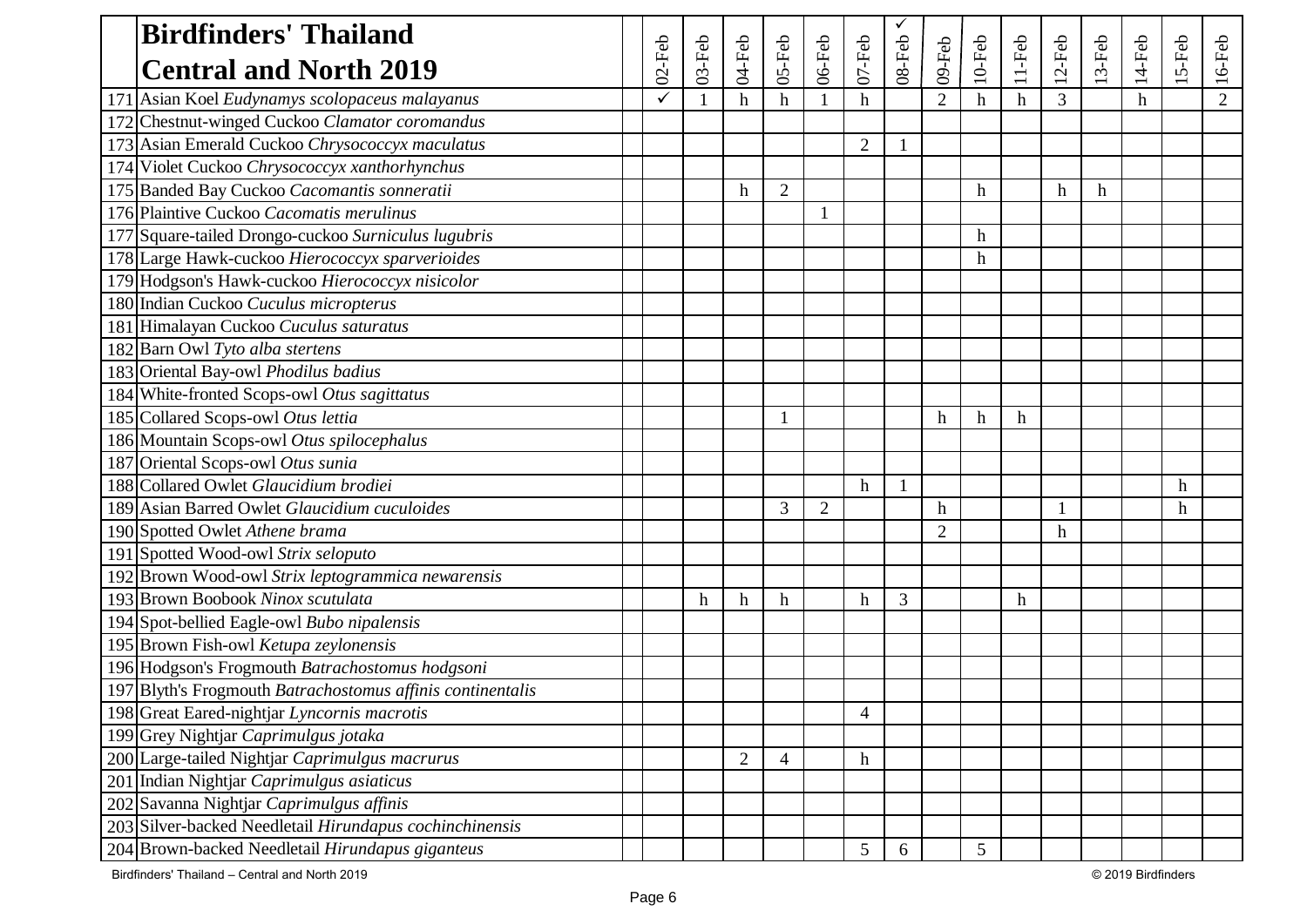|     | <b>Birdfinders' Thailand</b>                         |                |                |                |                |                |            |                |                |                |              |           |           |                |                |        |
|-----|------------------------------------------------------|----------------|----------------|----------------|----------------|----------------|------------|----------------|----------------|----------------|--------------|-----------|-----------|----------------|----------------|--------|
|     | <b>Central and North 2019</b>                        | $02$ -Feb      | $03$ -Feb      | 04-Feb         | 05-Feb         | 06-Feb         | $07 - Feb$ | 08-Feb         | 09-Feb         | $10$ -Feb      | 11-Feb       | $12$ -Feb | $13$ -Feb | $14$ -Feb      | $15$ -Feb      | 16-Feb |
|     | 205 Himalayan Swiftlet Aerodramus brevirostris       |                |                |                |                |                |            |                |                |                |              | c30       |           |                |                |        |
|     | 206 Germain's Swiftlet Aerodramus germani            | ✓              | ✓              |                | $\checkmark$   | $\checkmark$   |            |                |                |                |              |           |           |                |                |        |
|     | 207 Pacific Swift Apus pacificus                     |                |                |                |                |                |            |                |                |                |              |           |           |                |                |        |
|     | 208 Cook's Swift Apus cooki                          |                |                |                |                |                |            |                |                | c30            |              |           | ✓         |                | $\checkmark$   |        |
|     | 209 House Swift Apus nipalensis                      | $\checkmark$   |                |                |                |                | 6          |                | $\overline{2}$ |                |              | ✓         |           | $\overline{4}$ |                |        |
|     | 210 Asian Palm-swift Cypsiurus balasiensis           |                |                |                | $\overline{4}$ |                | 6          |                | ✓              | ✓              | $\checkmark$ | ✓         | ✓         |                |                |        |
|     | 211 Crested Treeswift Hemiprocne coronata            |                |                |                |                |                |            |                |                |                |              |           |           |                |                |        |
|     | 212 Grey-rumped Treeswift Hemiprocne longipennis     |                |                |                |                |                |            |                |                |                |              |           |           |                |                |        |
|     | 213 Red-headed Trogon Harpactes erythrocephalus      |                |                |                |                |                |            | $\mathbf{1}$   |                |                |              |           |           |                |                |        |
|     | 214 Orange-breasted Trogon Harpactes oreskios        |                |                |                | $\mathbf h$    |                | h          |                |                |                |              |           |           |                |                |        |
|     | 215 Eurasian Hoopoe Upupa epops                      |                |                |                |                |                |            |                |                |                |              |           | 1         |                |                |        |
|     | 216 Great Hornbill Buceros bicornis                  |                |                |                |                |                |            | $\overline{2}$ |                |                |              |           |           |                |                |        |
|     | 217 Brown Hornbill Anorrhinus austeni                |                |                |                |                |                |            |                |                |                |              |           |           |                |                |        |
|     | 218 Rusty-cheeked Hornbill Anorrhinus tickelli       |                |                |                | $\overline{4}$ |                |            |                |                |                |              |           |           |                |                |        |
|     | 219 Rufous-necked Hornbill Aceros nipalensis         |                |                |                |                |                |            |                |                |                |              |           |           |                |                |        |
|     | 220 Oriental Pied-hornbill Anthracoceros albirostris |                |                |                | 6              | h              | 4          | $\overline{2}$ |                |                |              |           |           |                |                |        |
|     | 221 Wreathed Hornbill Rhytceros undulatus            |                |                |                |                |                |            |                |                |                |              |           |           |                |                |        |
|     | 222 Plain-pouched Hornbill Rhyticeros subruficollis  |                |                |                |                |                |            |                |                |                |              |           |           |                |                |        |
|     | 223 Common Kingfisher Alcedo atthis                  |                | $\overline{4}$ |                |                |                |            |                |                |                |              |           |           | $\overline{2}$ |                |        |
|     | 224 Blue-eared Kingfisher Alcedo meninting           |                |                |                |                |                |            |                |                |                |              |           |           |                |                |        |
|     | 225 Black-backed Dwarf-kingfisher Ceyx erithaca      |                |                |                |                |                |            |                |                |                |              |           |           |                |                |        |
|     | 226 Banded Kingfisher Lacedo pulchella               |                |                |                |                |                | h          | $\overline{2}$ |                |                |              |           |           |                |                |        |
|     | 227 Stork-billed Kingfisher Pelargopsis capensis     |                |                |                |                |                |            |                |                |                |              |           |           |                |                |        |
|     | 228 White-throated Kingfisher Halcyon smyrnensis     |                | $\overline{4}$ |                |                | $\overline{2}$ |            |                |                |                |              | 3         |           |                |                |        |
|     | 229 Black-capped Kingfisher Halcyon pileata          |                |                |                |                |                |            |                |                |                |              |           |           |                |                |        |
|     | 230 Collared Kingfisher Todirhamphus chloris humii   | ✓              | $\overline{2}$ |                |                |                |            |                |                |                |              |           |           |                |                |        |
|     | 231 Pied Kingfisher Ceryle rudis                     |                |                |                |                |                |            |                |                |                |              |           |           |                |                |        |
|     | 232 Blue-bearded Bee-eater Nyctyornis athertoni      |                |                |                |                | 4              |            |                | $\sqrt{2}$     |                |              |           |           |                | $\blacksquare$ |        |
|     | 233 Red-bearded Bee-eater Nyctyornis amictus         |                |                |                |                |                |            |                |                |                |              |           |           |                |                |        |
|     | 234 Green Bee-eater Merops orientalis                | $\overline{2}$ | $\mathfrak{2}$ |                |                |                |            |                |                | 3              |              |           | c10       |                | $\overline{2}$ |        |
|     | 235 Blue-tailed Bee-eater Merops philippinus         |                |                |                |                |                |            |                |                |                |              |           |           |                |                |        |
|     | 236 Chestnut-headed Bee-eater Merops leschenaulti    |                |                | $\overline{4}$ | $\overline{4}$ |                | c30        | ✓              | $\overline{2}$ |                |              |           |           |                | $\overline{2}$ |        |
| 237 | Indian Roller Coracias bengalensis affinis           |                | $\overline{2}$ |                | $\overline{2}$ |                |            |                |                | $\overline{2}$ |              |           |           |                |                |        |
|     | 238 Dollarbird Eurystomus orientalis                 |                |                |                |                |                |            |                |                |                |              |           |           |                |                |        |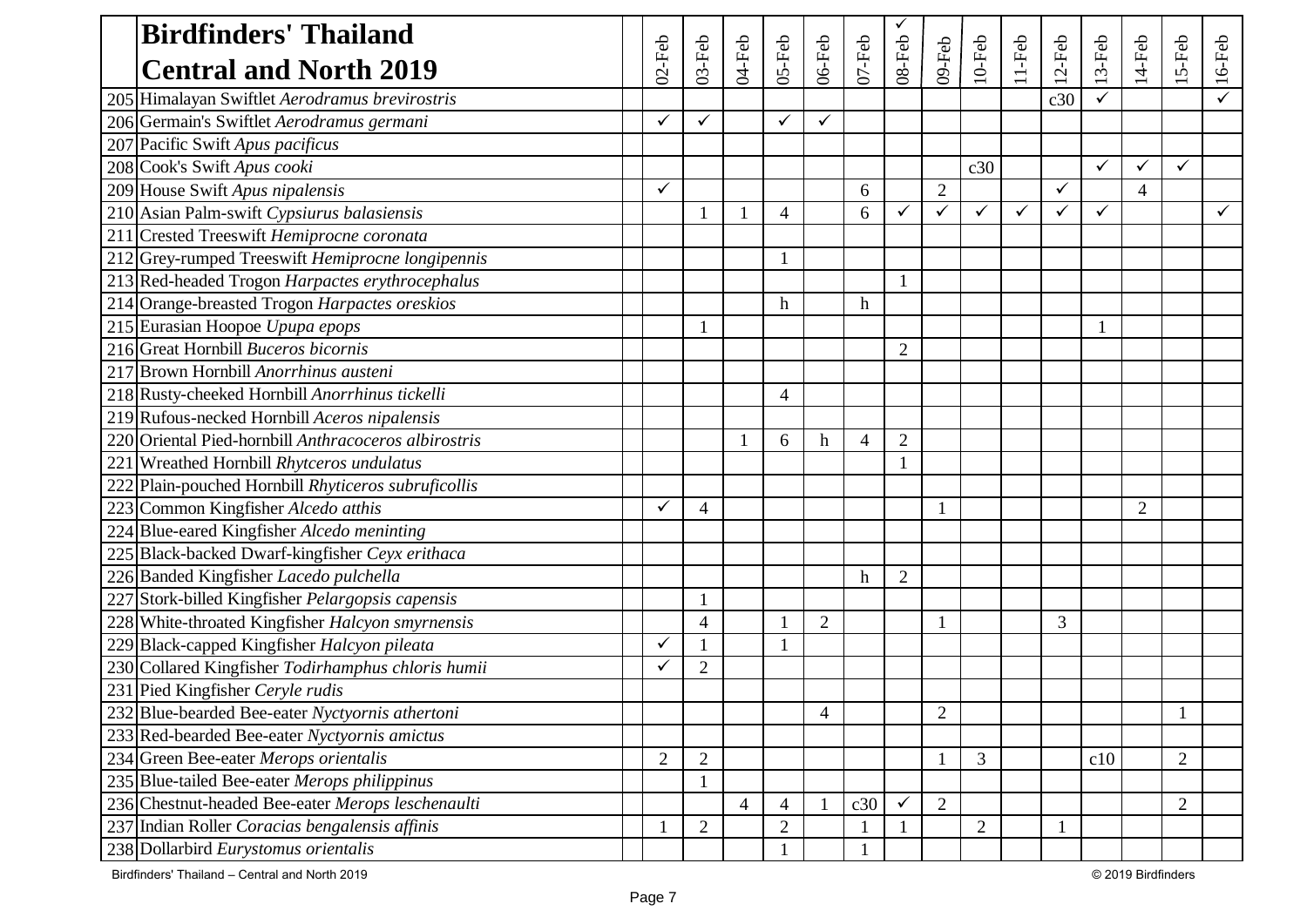| <b>Birdfinders' Thailand</b>                                       |           |           |                |                |           |            |                |                |                |                           |                |         |                |              |           |
|--------------------------------------------------------------------|-----------|-----------|----------------|----------------|-----------|------------|----------------|----------------|----------------|---------------------------|----------------|---------|----------------|--------------|-----------|
| <b>Central and North 2019</b>                                      | $02$ -Feb | $03$ -Feb | 04-Feb         | 05-Feb         | $06$ -Feb | $07 - Feb$ | 08-Feb         | 09-Feb         | $10$ -Feb      | $11-Feb$                  | $12$ -Feb      | $3-Feb$ | 4-Feb          | 5-Feb        | $16$ -Feb |
| 239 Coppersmith Barbet Psilopogon haemacephalus                    |           |           | 2              |                |           | 4          |                |                |                |                           | 5              |         |                |              |           |
| 240 Blue-eared Barbet Psilopogon duvaucelii                        |           |           |                |                | 2         |            | $\overline{2}$ | $\overline{2}$ |                |                           |                |         |                |              |           |
| 241 Great Barbet Psilopogon virens                                 |           |           |                |                |           |            |                |                | h              | $\boldsymbol{\mathrm{h}}$ | $\mathbf h$    | h       |                | h            |           |
| 242 Red-throated Barbet Psilopogon mystacophanos                   |           |           |                |                |           |            |                |                |                |                           |                |         |                |              |           |
| 243 Green-eared Barbet Psilopogon faiostrictus                     |           |           |                | $\mathbf h$    |           | 4          | $\mathfrak{2}$ |                |                |                           |                |         |                |              |           |
| 244 Lineated Barbet Psilopogon lineatus                            |           |           | $\overline{4}$ |                |           |            |                |                |                | $\overline{2}$            | $\overline{2}$ |         |                |              |           |
| 245 Golden-throated Barbet Psilopogon franklinii                   |           |           |                |                |           |            |                |                | $\overline{2}$ | $\mathbf h$               |                |         | 3              | c10          |           |
| 246 Moustached Barbet Psilopogon incognitus                        |           |           |                |                |           | 6          | 6              |                |                |                           |                |         |                |              |           |
| 247 Blue-throated Barbet Psilopogon asiaticus                      |           |           |                |                |           |            |                |                | h              | $\mathbf h$               |                | 3       | h              |              |           |
| 248 Eurasian Wryneck Jynx torquilla                                |           |           |                |                |           |            |                |                |                |                           |                |         | $\overline{2}$ |              |           |
| 249 White-browed Piculet Sasia ochracea                            |           |           |                |                |           |            |                |                |                |                           |                |         |                |              |           |
| 250 Speckled Piculet Picumnus innominatus                          |           |           |                |                |           |            |                |                |                |                           |                |         |                |              |           |
| 251 Grey-capped Woodpecker Dendrocopos canicapillus                |           |           |                |                |           |            | 1              |                |                | 1                         |                | 1       |                | $\mathbf{1}$ |           |
| 252 Crimson-breasted Woodpecker Dendrocopos cathpharius tenebrosus |           |           |                |                |           |            |                |                |                |                           |                |         |                |              |           |
| 253 Freckle-breasted Woodpecker Dendrocopos analis longipennis     |           |           |                |                |           |            |                |                |                |                           |                |         |                |              |           |
| 254 Rufous-bellied Woodpecker Dendrocopos hyperthrus               |           |           |                |                |           |            |                |                |                |                           |                |         |                |              |           |
| 255 Stripe-breasted Woodpecker Dendrocopos atratus                 |           |           |                |                |           |            |                |                |                |                           |                |         |                | 3            |           |
| 256 Lesser Yellownape Picus chlorolophus                           |           |           |                |                |           |            |                |                |                |                           |                |         |                |              |           |
| 257 Crimson-winged Woodpecker Picus puniceus                       |           |           |                |                |           |            |                |                |                |                           |                |         |                |              |           |
| 258 Greater Yellownape Picus flavinucha                            |           |           | h              | $\overline{2}$ |           |            |                |                |                |                           |                |         |                |              |           |
| 259 Laced Woodpecker Picus vittatus                                |           |           |                |                |           |            |                |                |                |                           |                |         |                |              |           |
| 260 Streak-breasted Woodpecker Picus viridanus                     |           |           |                | 1              |           |            |                |                |                |                           |                |         |                |              |           |
| 261 Black-headed Woodpecker Picus erythropygius                    |           |           |                |                |           |            |                |                |                | $\boldsymbol{h}$          |                |         |                |              |           |
| 262 Grey-headed Woodpecker Picus canus hessei                      |           |           |                |                |           |            |                |                |                |                           |                |         |                |              |           |
| 263 Maroon Woodpecker Blythipicus rubinosus                        |           |           |                |                |           |            |                |                |                |                           |                |         |                |              |           |
| 264 Bay Woodpecker Blythipicus pyrrhotis                           |           |           |                |                |           |            |                |                |                |                           |                | $\hbar$ |                |              |           |
| 265 Common Flameback Dinopium javanense                            |           |           | h              | $\overline{2}$ | h         |            |                |                |                | $\boldsymbol{\mathrm{h}}$ |                |         |                |              |           |
| 266 Greater Flameback Chrysocolaptes guttacristatus                |           |           | $\overline{2}$ | 4              |           | h          |                |                |                | h                         |                |         |                |              |           |
| 267 Bamboo Woodpecker Gecinulus viridis                            |           |           |                |                |           |            |                |                |                |                           |                |         |                |              |           |
| 268 Rufous Woodpecker Micropternus brachyurus                      |           |           |                |                |           |            |                |                |                |                           |                |         |                |              |           |
| 269 Buff-rumped Woodpecker Meiglyptes tristis grammithorax         |           |           |                |                |           |            |                |                |                |                           |                |         |                |              |           |
| 270 Black-and-buff Woodpecker Meiglyptes jugularis                 |           |           |                |                |           |            |                |                |                |                           |                |         |                |              |           |
| 271 Heart-spotted Woodpecker Hemicircus canente                    |           |           |                |                |           |            |                |                |                |                           |                |         |                |              |           |
| 272 Great Slaty Woodpecker Mulleripicus pulverulentus              |           |           |                |                |           |            |                |                |                |                           |                |         |                |              |           |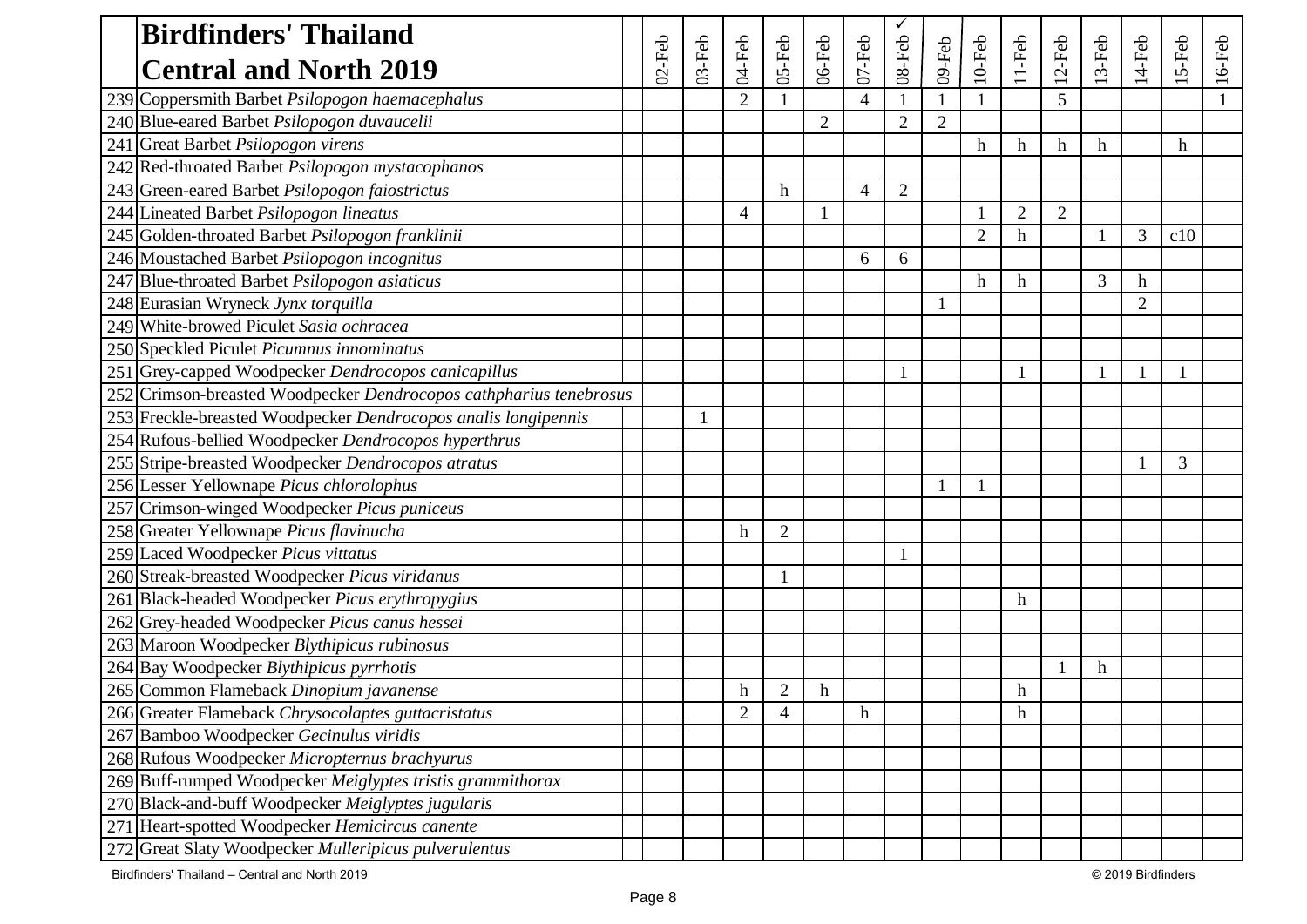| <b>Birdfinders' Thailand</b>                                  |                |           |                |                |        |                |                  |                |                |                |         |         |              |                |       |
|---------------------------------------------------------------|----------------|-----------|----------------|----------------|--------|----------------|------------------|----------------|----------------|----------------|---------|---------|--------------|----------------|-------|
| <b>Central and North 2019</b>                                 | $02$ -Feb      | $03$ -Feb | 04-Feb         | $05 - Feb$     | 06-Feb | $07 - Feb$     | $08$ -Feb        | 09-Feb         | $10$ -Feb      | $11-Feb$       | $2-Feb$ | $3-Feb$ | $14-Feb$     | $5-Feb$        | 6-Feb |
| 273 White-bellied Woodpecker Dryocopus javensis               |                |           |                |                |        |                |                  |                |                |                |         |         |              |                |       |
| 274 Collared Falconet Microhierax caerulescens                |                |           |                |                |        |                |                  |                |                |                |         |         |              |                |       |
| 275 Black-thighed Falconet Microhierax fringillarius          |                |           |                | 4              |        |                |                  |                |                |                |         |         |              |                |       |
| 276 White-rumped Falcon Polihierax insignis                   |                |           |                |                |        |                |                  |                |                |                |         |         |              |                |       |
| Eurasian Kestrel Falco tinnunculus                            |                |           |                |                |        |                |                  |                |                |                |         |         |              |                |       |
| 278 Oriental Hobby Falco severus                              |                |           |                |                |        |                |                  |                |                |                |         |         |              |                |       |
| 279 Peregrine Falcon Falco peregrinus                         |                |           |                |                |        |                |                  |                |                |                |         |         |              |                |       |
| 280 Grey-headed Parakeet Psittacula finschii                  |                |           |                |                |        |                |                  |                |                |                |         |         |              |                |       |
| 281 Blossom-headed Parakeet Psittacula roseata                |                |           |                |                |        |                |                  |                | c12            |                |         |         |              |                |       |
| 282 Red-breasted Parakeet Psittacula alexandri                |                |           |                |                |        | c15            |                  |                |                |                |         |         |              |                |       |
| 283 Alexandrine Parakeet Psittacula eupatria                  |                |           |                |                |        |                |                  |                |                |                |         |         |              |                |       |
| 284 Vernal Hanging-parrot Loriculus vernalis                  |                |           |                |                |        |                | $\mathfrak{2}$   |                |                |                |         |         |              |                |       |
| 285 Long-tailed Broadbill Psarisomus dalhousiae               |                |           |                |                |        |                | $\overline{4}$   |                | 3              | h              |         |         |              |                |       |
| 286 Silver-breasted Broadbill Serilophus lunatus              |                |           |                | 10             |        |                |                  |                |                |                |         |         |              |                |       |
| 287 Black and Red Broadbill Cymbirhynchus macrorhynchos       |                |           |                | $\mathbf h$    |        |                |                  |                |                |                |         |         |              |                |       |
| 288 Dusky Broadbill Corydon sumatranus                        |                |           |                |                |        |                |                  |                |                |                |         |         |              |                |       |
| 289 Banded Broadbill Eurylaimus javanicus                     |                |           |                |                |        |                |                  |                |                |                |         |         |              |                |       |
| 290 Eared Pitta Hydrornis phayrei                             |                |           |                |                |        |                |                  |                |                |                |         |         |              |                |       |
| 291 Rusty-naped Pitta Hydrornis oatesi                        |                |           |                |                |        |                |                  |                |                |                |         |         |              |                |       |
| 292 Blue Pitta Hydrornis cyaneus                              |                |           |                |                |        | $\overline{2}$ | $\boldsymbol{h}$ |                |                |                |         |         |              |                |       |
| 293 Golden-bellied Gerygone Gerygone sulphurea                | $\overline{2}$ |           |                |                |        |                |                  |                |                |                |         |         |              |                |       |
| 294 Large Woodshrike Tephrodornis virgatus                    |                |           | $\overline{2}$ |                |        |                |                  |                |                |                |         |         |              |                |       |
| 295 Common Woodshrike Tethrodornis pondicerianus              |                |           |                |                |        |                |                  |                |                |                |         |         |              |                |       |
| 296 Bar-winged Flycatcher-shrike Hemipus picatus              |                |           |                | $\overline{2}$ |        |                |                  |                |                |                |         |         |              |                |       |
| 297 Ashy Woodswallow Artamus fuscus                           |                | ✓         |                | $\checkmark$   |        | ✓              |                  | $\overline{4}$ | ✓              |                | c10     |         | $\checkmark$ |                |       |
| 298 Common Iora Aegithina tiphia                              |                |           |                |                |        |                |                  | $\overline{4}$ |                |                | 3       |         |              |                | 4     |
| 299 Great Iora Aegithina lafresnayei                          |                |           |                | $\overline{2}$ |        |                |                  |                |                |                |         |         |              |                |       |
| 300 Small Minivet Pericrocotus cinnamomeus                    |                |           |                |                |        |                |                  |                |                |                |         |         |              |                |       |
| 301 Grey-chinned Minivet Pericrocotus solaris                 |                |           |                |                |        |                |                  |                | $\overline{2}$ |                |         |         |              | $\overline{2}$ |       |
| 302 Short-billed Minivet Pericrocotus brevirostris            |                |           |                |                |        |                |                  |                |                |                |         |         |              |                |       |
| 303 Long-tailed Minivet Pericrocotus ethologus                |                |           |                |                |        |                |                  |                | c20            | $\overline{2}$ |         |         | 6            | 8              |       |
| 304 Scarlet Minivet Pericrocotus speciosus                    |                |           |                |                |        |                |                  |                |                |                |         |         |              | $\overline{2}$ |       |
| 305 Ashy Minivet Pericrocotus divaricatus                     |                |           |                |                |        |                |                  |                |                |                |         |         |              |                |       |
| 306 Brown-rumped (Swinhoe's) Minivet Pericrocotus cantonensis |                |           |                | 6              |        | 6              | 12               |                |                |                |         |         |              |                |       |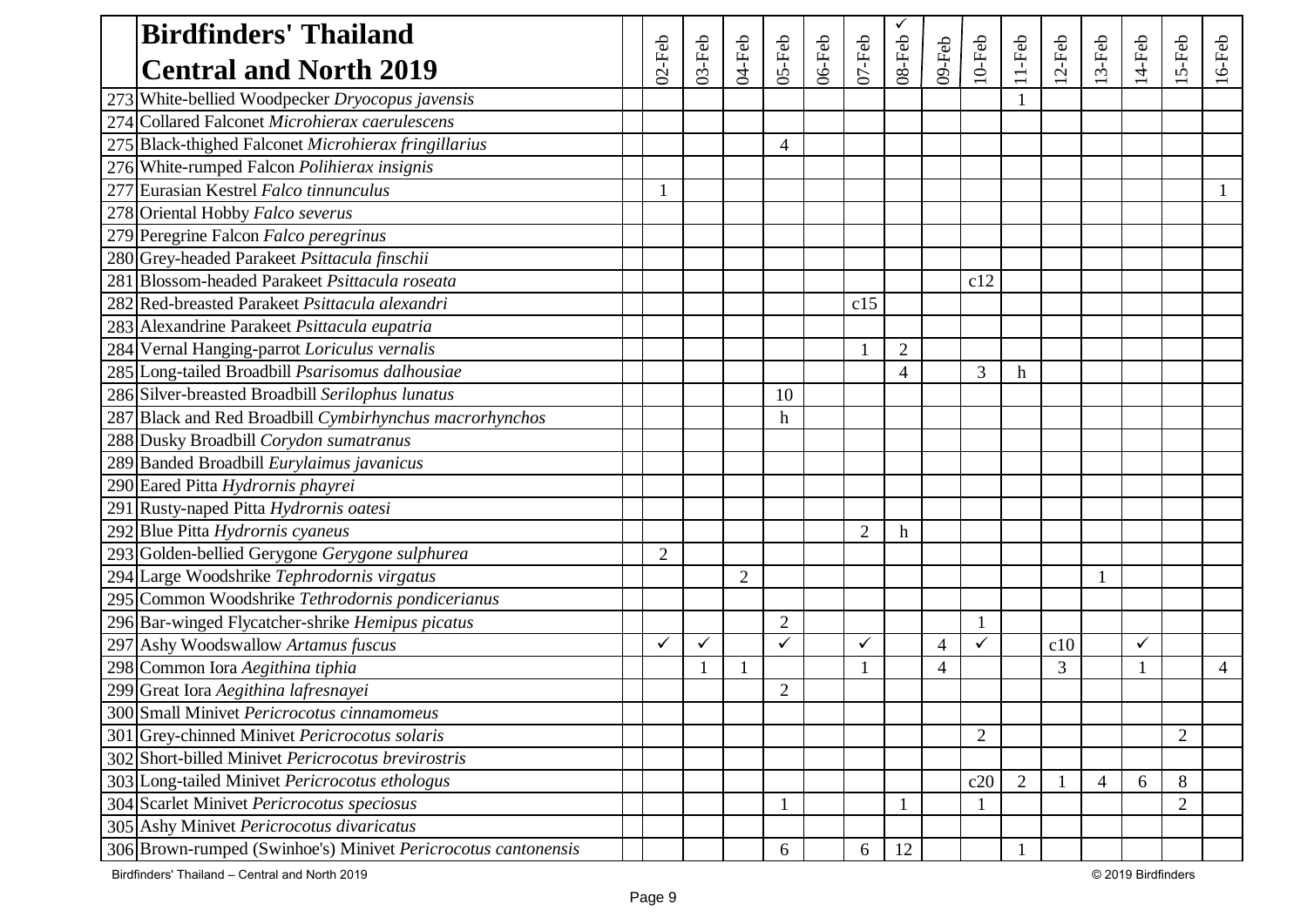|     | <b>Birdfinders' Thailand</b>                         |              |                  |                |                |                |                |                |        |                  |                |                          |                |              |                |           |
|-----|------------------------------------------------------|--------------|------------------|----------------|----------------|----------------|----------------|----------------|--------|------------------|----------------|--------------------------|----------------|--------------|----------------|-----------|
|     | <b>Central and North 2019</b>                        | $02$ -Feb    | $03$ -Feb        | 04-Feb         | $OS-Feb$       | 06-Feb         | $07 - Feb$     | 08-Feb         | 09-Feb | $10$ -Feb        | $11-Feb$       | $12-Feb$                 | $3-Feb$        | 14-Feb       | 5-Feb          | $16$ -Feb |
| 307 | Rosy Minivet Pericrocotus roseus                     |              |                  |                |                |                |                |                |        |                  |                | $\overline{\mathcal{A}}$ |                |              |                |           |
|     | 308 Large Cuckooshrike Coracina macei                |              |                  |                |                |                |                |                |        |                  | 1              |                          |                |              | -1             |           |
|     | 309 Black-winged Cuckooshrike Lalage melaschistos    |              |                  |                |                |                | 3              | $\overline{2}$ |        |                  |                |                          |                |              |                |           |
|     | 310 Indochinese Cuckooshrike Lalage polioptera       |              |                  |                |                |                |                |                |        |                  |                |                          |                |              |                |           |
|     | 311 Brown Shrike Lanius cristatus                    |              |                  |                |                |                |                |                |        |                  |                |                          |                | 5            |                |           |
|     | 312 Burmese Shrike Lanius collurioides               |              |                  |                |                |                |                |                |        |                  |                |                          | $\overline{2}$ |              |                |           |
|     | 313 Long-tailed Shrike Lanius schach                 |              |                  |                |                |                |                |                |        |                  |                |                          | $\overline{2}$ | 3            |                |           |
|     | 314 Grey-backed Shrike Lanius tephronotus            |              |                  |                |                |                |                |                |        |                  |                |                          |                |              |                |           |
|     | 315 Mangrove Whistler Pachycephala cinerea           |              | $\boldsymbol{h}$ |                |                |                |                |                |        |                  |                |                          |                |              |                |           |
|     | 316 Black-eared Shrike-babbler Pteruthius melanotis  |              |                  |                |                |                |                |                |        |                  |                |                          |                |              |                |           |
|     | 317 Blyth's Shrike-babbler Pteruthius aeralatus      |              |                  |                |                |                |                |                |        | $\overline{2}$   | $\overline{2}$ |                          |                | 3            | h              |           |
|     | 318 Clicking Shrike-babbler Pteruthius intermedius   |              |                  |                |                |                |                |                |        | h                |                |                          |                |              |                |           |
|     | 319 White-bellied Erpornis Erpornis zantholeuca      |              |                  |                |                |                |                | 5              |        | 5                |                |                          |                |              |                |           |
|     | 320 Black-naped Oriole Oriolus chinensis             |              |                  | $\overline{4}$ | c10            |                |                |                |        |                  |                |                          |                |              |                |           |
|     | 321 Slender-billed Oriole Oriolus tenuirostris       |              |                  |                |                |                |                |                |        |                  |                |                          |                |              | $\overline{2}$ |           |
| 322 | Black-hooded Oriole Oriolus xanthornus               |              |                  |                |                |                |                |                |        |                  |                | $\overline{2}$           |                |              |                |           |
|     | 323 Maroon Oriole Oriolus traillii                   |              |                  |                |                |                |                |                |        |                  |                | h                        | h              | 3            |                |           |
|     | 324 Black Drongo Dicrurus macrocercus                | $\checkmark$ | $\checkmark$     |                | $\overline{2}$ | $\checkmark$   |                |                |        | c10              |                | $\overline{2}$           |                | $\checkmark$ |                |           |
|     | 325 Ashy Drongo Dicrurus leucophaeus                 |              |                  |                |                |                | $\overline{2}$ | $\overline{2}$ |        | 3                | $\overline{2}$ |                          |                |              |                |           |
|     | 326 Bronzed Drongo Dicrurus aeneus                   |              |                  |                | 4              |                |                |                |        | $\overline{4}$   |                |                          | $\overline{2}$ |              | 4              |           |
|     | 327 Crow-billed Drongo Dicrurus annectens            |              |                  |                |                |                |                |                |        |                  |                |                          |                |              |                |           |
|     | 328 Lesser Racket-tailed Drongo Dicrurus remifer     |              |                  |                |                |                |                |                |        | 3                |                |                          |                |              |                |           |
|     | 329 Hair-crested Drongo Dicrurus hottentottus        |              |                  | $\checkmark$   | $\overline{2}$ |                |                | $\overline{2}$ |        | 6                |                | 6                        |                |              |                |           |
|     | 330 Greater Racket-tailed Drongo Dicrurus paradiseus |              |                  |                | 3              |                |                | $\overline{2}$ |        |                  |                | 3                        |                |              |                |           |
|     | 331 Malaysian Pied-fantail Rhipidura javanica        | $\checkmark$ | $\overline{2}$   |                |                |                |                |                |        |                  |                |                          |                |              |                |           |
|     | 332 White-browed Fantail Rhipidura aureola           |              |                  |                |                |                |                |                |        |                  |                | $\overline{2}$           |                |              |                |           |
|     | 333 White-throated Fantail Rhipidura albicollis      |              |                  |                |                |                |                |                |        |                  |                |                          |                |              |                |           |
|     | 334 Black-naped Monarch Hypothymis azurea            |              |                  |                | $\overline{2}$ | $\overline{2}$ |                |                |        | $\,h$            | h              |                          |                |              |                |           |
|     | 335 Blyth's Paradise-flycatcher Terpsiphone affinis  |              |                  |                |                |                |                |                |        |                  |                |                          |                |              |                |           |
|     | 336 Eurasian Jay Garrulus glandarius leucotis        |              |                  |                |                |                |                |                |        |                  | $\mathbf{1}$   |                          |                |              |                |           |
|     | 337 Red-billed Blue-magpie Urocissa erythroryncha    |              |                  |                |                |                |                |                |        |                  |                |                          |                |              |                |           |
|     | 338 Common Green-magpie Cissa chinensis              |              |                  | $\mathbf{2}$   |                |                |                |                |        | $\overline{2}$   |                |                          |                |              |                |           |
|     | 339 Rufous Treepie Dendrocitta vagabunda             |              |                  |                |                |                |                |                | 5      |                  |                | $\overline{2}$           |                |              |                |           |
|     | 340 Grey Treepie Dendrocitta formosae                |              |                  |                |                |                |                |                |        | $\boldsymbol{h}$ |                |                          |                |              | $\mathbf h$    |           |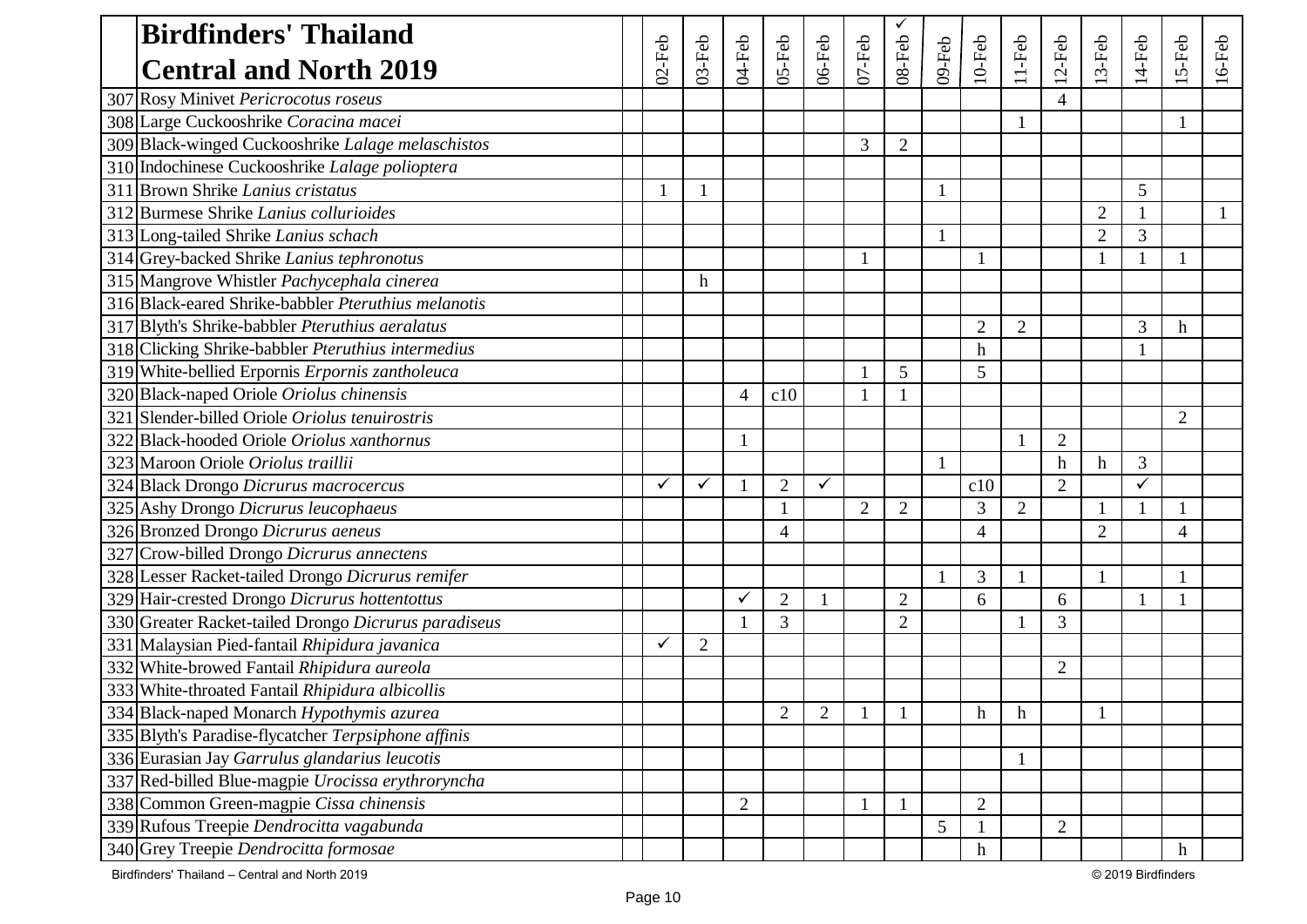| <b>Birdfinders' Thailand</b>                             |                |           |        |                |             |            |                |        |              |                |                |              |                |                          |           |
|----------------------------------------------------------|----------------|-----------|--------|----------------|-------------|------------|----------------|--------|--------------|----------------|----------------|--------------|----------------|--------------------------|-----------|
| <b>Central and North 2019</b>                            | $02$ -Feb      | $03$ -Feb | 04-Feb | $OS-Feb$       | $06$ -Feb   | $07 - Feb$ | $08-Feb$       | 09-Feb | $10$ -Feb    | $11-Feb$       | $2-Feb$        | $3-Feb$      | $14$ -Feb      | $5-Feb$                  | $16$ -Feb |
| 341 Racket-tailed Treepie Crypsirina temia               | ✓              |           |        |                | $\mathbf h$ |            |                |        |              |                |                |              |                |                          |           |
| 342 Ratchet-tailed Treepie Temnurus temnurus             |                |           |        |                |             |            |                |        |              |                |                |              |                |                          |           |
| 343 Large-billed Crow Corvus macrorhynchos               |                |           |        |                |             | 2          | $\overline{2}$ | h      |              | $\overline{2}$ |                |              |                |                          |           |
| 344 Australasian Bushlark Mirafra javanica williamsoni   |                |           |        |                |             |            |                |        |              |                |                |              |                |                          |           |
| 345 Indochinese Bushlark Mirafra erythrocephala          | $\overline{2}$ | 3         |        |                |             |            |                |        |              |                |                |              |                |                          |           |
| 346 Oriental Skylark Alauda gulgula                      |                | 6         |        |                |             |            |                |        |              |                |                |              |                |                          |           |
| 347 Grey-throated Martin Riparia chinensis               |                |           |        |                |             |            |                |        |              |                |                |              |                |                          |           |
| 348 Bank Swallow (Sand Martin) Riparia riparia           |                |           |        |                |             |            |                |        |              |                |                |              |                |                          |           |
| 349 Pacific Swallow Hirundo javanica                     |                |           |        |                |             |            |                |        |              |                |                |              |                |                          |           |
| 350 Barn Swallow Hirundo rustica                         |                | ✓         | ✓      | ✓              | ✓           |            | ✓              | ✓      | ✓            |                | $\checkmark$   | $\checkmark$ | ✓              |                          |           |
| 351 Wire-tailed Swallow Hirundo smithii                  |                |           |        |                |             |            |                |        |              |                |                |              |                |                          |           |
| 352 Red-rumped Swallow Cecropis daurica                  |                |           |        | 3              |             |            |                |        |              |                |                |              |                |                          |           |
| 353 Striated Swallow Cecropis striolata                  |                |           |        |                |             |            |                |        | c10          |                | 6              | 4            | $\overline{2}$ |                          |           |
| 354 Common House-martin Delichon lagopodum               |                |           |        |                |             |            |                |        |              |                |                |              |                |                          |           |
| 355 Asian House-martin Delichon dasypus                  |                |           |        |                |             |            |                |        |              |                |                |              |                |                          |           |
| 356 Dusky Crag-martin Ptyonoprogne concolor              |                |           |        |                |             |            |                |        |              |                |                |              |                |                          |           |
| 357 Yellow-bellied Fairy-fantail Cheildorhynx hypoxantha |                |           |        |                |             |            |                |        |              | 3              |                |              |                |                          |           |
| 358 Grey-headed Canary-flycatcher Culicicapa ceylonensis |                |           |        |                |             |            | $\overline{2}$ |        |              |                |                |              |                |                          |           |
| 359 Fire-capped Tit Cephalopyrus flammiceps              |                |           |        |                |             |            |                |        |              |                |                |              |                |                          |           |
| 360 Yellow-browed Tit Sylviparus modestus                |                |           |        |                |             |            |                |        |              |                |                |              |                |                          |           |
| 361 Sultan Tit Melanochlora sultanea                     |                |           |        | $\overline{4}$ |             |            |                |        |              |                |                |              |                |                          |           |
| 362 Cinereous Tit Parus cinereus                         |                |           |        |                |             |            |                |        |              |                |                |              |                |                          |           |
| 363 Japanese Tit Parus minor                             |                |           |        |                |             |            |                |        | 3            |                |                | 6            | $\overline{2}$ | $\overline{\mathcal{A}}$ |           |
| 364 Yellow-cheeked Tit Machlolophus spilonotus           |                |           |        |                |             |            |                |        | $\mathbf h$  |                | $\overline{2}$ |              | $\overline{2}$ | $\overline{2}$           |           |
| 365 Black-throated Tit Aegithalos concinnus              |                |           |        |                |             |            |                |        |              |                |                |              | 3              |                          |           |
| 366 Chestnut-bellied Nuthatch Sitta cinnamoventris       |                |           |        |                |             |            |                |        |              |                |                |              |                |                          |           |
| 367 Chestnut-vented Nuthatch Sitta nagaensis             |                |           |        |                |             |            |                |        |              |                |                | 4            | 6              | 4                        |           |
| 368 Velvet-fronted Nuthatch Sitta frontalis              |                |           |        |                |             |            |                |        | $\mathbf{1}$ | $\mathbf{1}$   | $\overline{4}$ | h            |                | $\overline{4}$           |           |
| 369 Giant Nuthatch Sitta magna                           |                |           |        |                |             |            |                |        |              |                |                |              |                |                          |           |
| 370 Beautiful Nuthatch Sitta formosa                     |                |           |        |                |             |            |                |        |              |                |                |              |                |                          |           |
| 371 Hume's Treecreeper Certhia manipurensis              |                |           |        |                |             |            |                |        | $\mathbf h$  |                |                |              |                |                          |           |
| 372 Crested Finchbill Spizixos canifrons                 |                |           |        |                |             |            |                |        |              |                |                |              |                | c20                      |           |
| 373 Black-headed Bulbul <i>Pycnonotus atriceps</i>       |                |           | 4      | ✓              |             |            |                |        |              |                |                | 2            |                |                          |           |
| 374 Striated Bulbul Pycnonotus striatus                  |                |           |        |                |             |            |                |        |              |                |                | 4            | 4              | 4                        |           |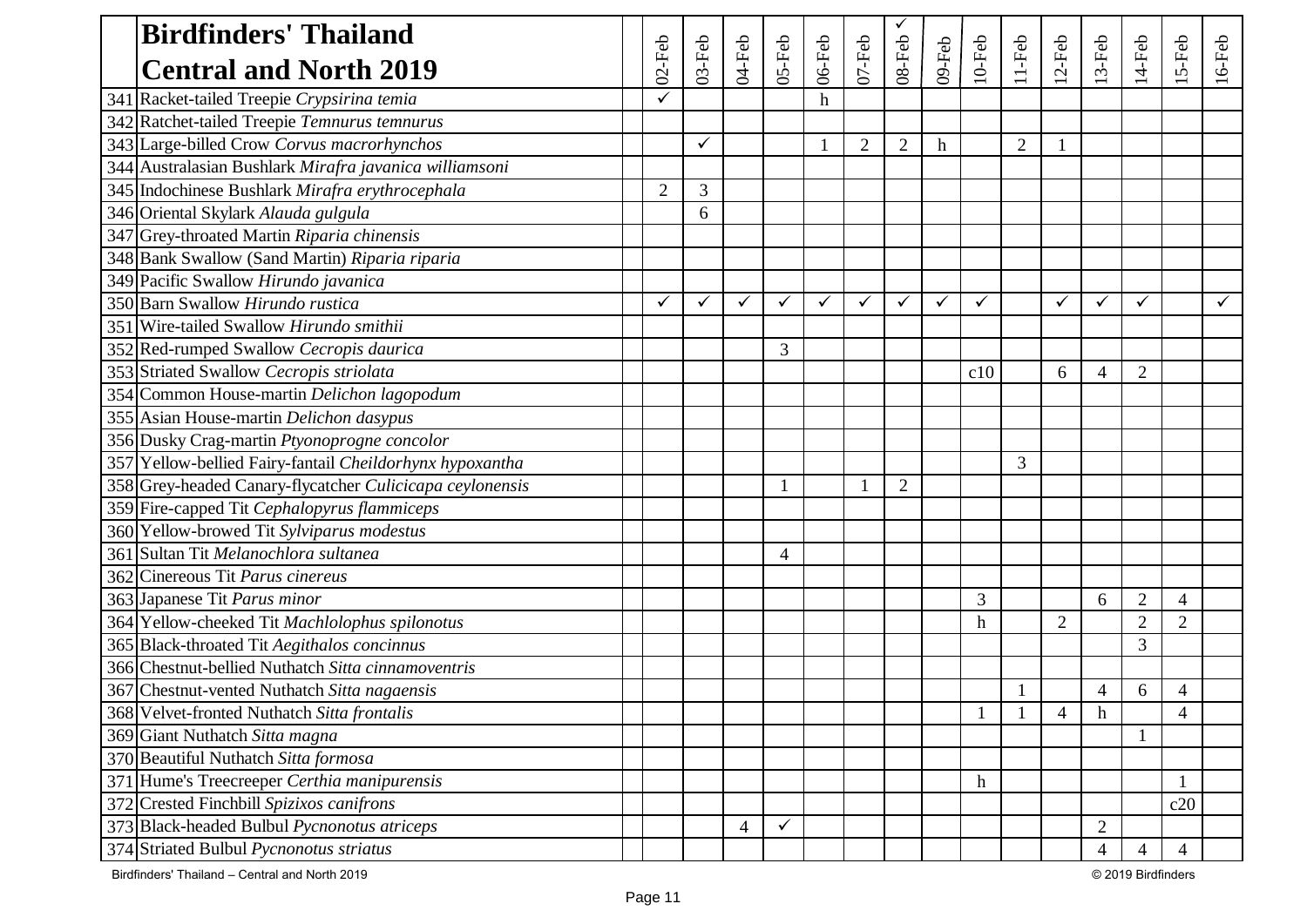| <b>Birdfinders' Thailand</b>                             |           |                |                |        |                |                |                          |        |                |                |                |              |                |              |                |
|----------------------------------------------------------|-----------|----------------|----------------|--------|----------------|----------------|--------------------------|--------|----------------|----------------|----------------|--------------|----------------|--------------|----------------|
| <b>Central and North 2019</b>                            | $02$ -Feb | $03$ -Feb      | 04-Feb         | 05-Feb | $06$ -Feb      | $07 - Feb$     | 08-Feb                   | 09-Feb | $10$ -Feb      | $11-Feb$       | $12$ -Feb      | $3-Feb$      | $14$ -Feb      | $15-Feb$     | $16$ -Feb      |
| 375 Black-crested Bulbul Pycnonotus flaviventris         |           |                | 3              |        |                |                | ✓                        |        | $\overline{2}$ |                | $\overline{2}$ |              |                |              |                |
| 376 Red-whiskered Bulbul Pycnonotus jocosus              |           |                |                |        |                |                | 4                        |        |                |                | ✓              | $\checkmark$ | ✓              |              |                |
| 377 Brown-breasted Bulbul Pycnonotus xanthorrhous        |           |                |                |        |                |                |                          |        |                |                |                |              |                |              |                |
| 378 Sooty-headed Bulbul Pycnonotus aurigaster            |           |                |                |        |                |                | 3                        |        |                |                | 5              | $\checkmark$ | ✓              | $\checkmark$ | ✓              |
| 379 Stripe-throated Bulbul Pycnonotus finlaysoni         |           |                | $\overline{4}$ |        | $\overline{2}$ |                |                          |        |                |                |                |              |                |              |                |
| 380 Flavescent Bulbul Pycnonotus flavescens              |           |                |                |        |                |                |                          |        | 3              | 6              |                | $\checkmark$ | 6              | $\checkmark$ |                |
| 381 Yellow-vented Bulbul Pycnonotus goiavier             |           |                |                |        |                |                |                          |        |                |                |                |              |                |              | $\overline{2}$ |
| 382 Streak-eared Bulbul Pycnonotus conradi               | ✓         | ✓              | $\checkmark$   | ✓      | $\overline{2}$ |                |                          | ✓      | $\overline{2}$ |                |                |              | $\overline{2}$ |              |                |
| 383 White-throated Bulbul Alophoixus flaveolus           |           |                |                |        |                |                |                          |        |                |                |                |              |                |              |                |
| 384 Puff-throated Bulbul Alophoixus pallidus             |           |                |                |        |                | 2              | $\overline{\mathcal{A}}$ |        |                |                |                |              | 3              |              |                |
| 385 Ochraceous Bulbul Alophoixus ochraceus               |           |                |                | 3      |                |                |                          |        |                |                |                |              |                |              |                |
| 386 Olive Bulbul <i>Iole viridescens</i>                 |           |                |                |        |                | $\overline{2}$ | $\overline{2}$           |        |                |                | $\overline{2}$ |              |                |              |                |
| 387 Buff-vented Bulbul Iole crypta                       |           |                |                |        |                |                |                          |        |                |                |                |              |                |              |                |
| 388 Grey-eyed Bulbul Iole propinqua propinqua            |           |                |                |        |                | $\overline{2}$ | $\overline{2}$           |        |                |                | $\overline{2}$ |              |                |              |                |
| 389 Black Bulbul Hypsipetes leucocephalus                |           |                |                |        |                |                |                          |        |                | $\overline{2}$ |                |              |                |              |                |
| 390 White-headed Bulbul Hypsipetes thompsoni             |           |                |                |        |                |                |                          |        |                |                | $\overline{4}$ |              |                |              |                |
| 391 Ashy Bulbul Hemixos flavala                          |           |                |                |        |                | 5              |                          |        |                |                |                |              |                |              |                |
| 392 Mountain Bulbul Ixos mcclellandii                    |           |                |                |        |                |                |                          |        | $\overline{4}$ | $\mathbf h$    | $\overline{2}$ | 4            | $\overline{4}$ |              |                |
| 393 Pygmy Cupwing Pnoepyga pusilla                       |           |                |                |        |                |                |                          |        |                | h              |                | h            |                |              |                |
| 394 Grey-bellied Tesia Tesia cyaniventer                 |           |                |                |        |                |                |                          |        |                |                |                |              |                |              |                |
| 395 Slaty-bellied Tesia Tesia olivea                     |           |                |                |        |                |                |                          |        |                |                |                |              |                |              |                |
| 396 Chestnut-headed Tesia Cettia castaneocoronata        |           |                |                |        |                |                |                          |        |                |                |                |              |                |              |                |
| 397 Pale-footed Bush-warbler Urosphena pallidipes        |           |                |                |        |                |                |                          |        |                |                |                |              |                |              |                |
| 398 Asian Stubtail Urosphena squameiceps                 |           |                |                |        |                |                |                          |        |                |                |                |              |                |              |                |
| 399 Yellow-bellied Warbler Abroscopus superciliaris      |           |                |                |        |                |                |                          |        |                | $\overline{4}$ |                | 4            |                |              |                |
| 400 Rufous-faced Warbler Abroscopus albogularis          |           |                |                |        |                |                |                          |        |                |                |                |              |                |              |                |
| 401 Mountain Tailorbird Phyllergates cucullatus          |           |                |                |        |                |                |                          |        |                |                |                |              | h              |              |                |
| 402 Aberrant Bush Warbler Horornis flavolivaceus         |           |                |                |        |                |                |                          |        |                |                |                |              |                |              |                |
| 403 Manchurian Bush Warbler Horornis canturians          |           |                |                |        |                |                |                          |        |                |                |                |              |                |              |                |
| 404 Dusky Warbler Phylloscopus fuscatus                  |           | $\overline{2}$ |                |        |                |                |                          | h      |                |                | $\mathbf h$    |              | 3              |              | 6              |
| 405 Buff-throated Warbler <i>Phylloscopus subaffinis</i> |           |                |                |        |                |                |                          |        |                |                |                |              |                | 5            |                |
| 406 Yellow-streaked Warbler Phylloscopus armandii        |           |                |                |        |                |                |                          |        |                |                |                |              |                |              |                |
| 407 Radde's Warbler Phylloscopus schwarzi                |           |                |                |        |                |                | $\overline{2}$           |        |                |                | $\mathbf h$    |              |                |              |                |
| 408 Buff-barred Warbler Phylloscopus pulcher             |           |                |                |        |                |                |                          |        |                | $\overline{2}$ |                |              |                |              |                |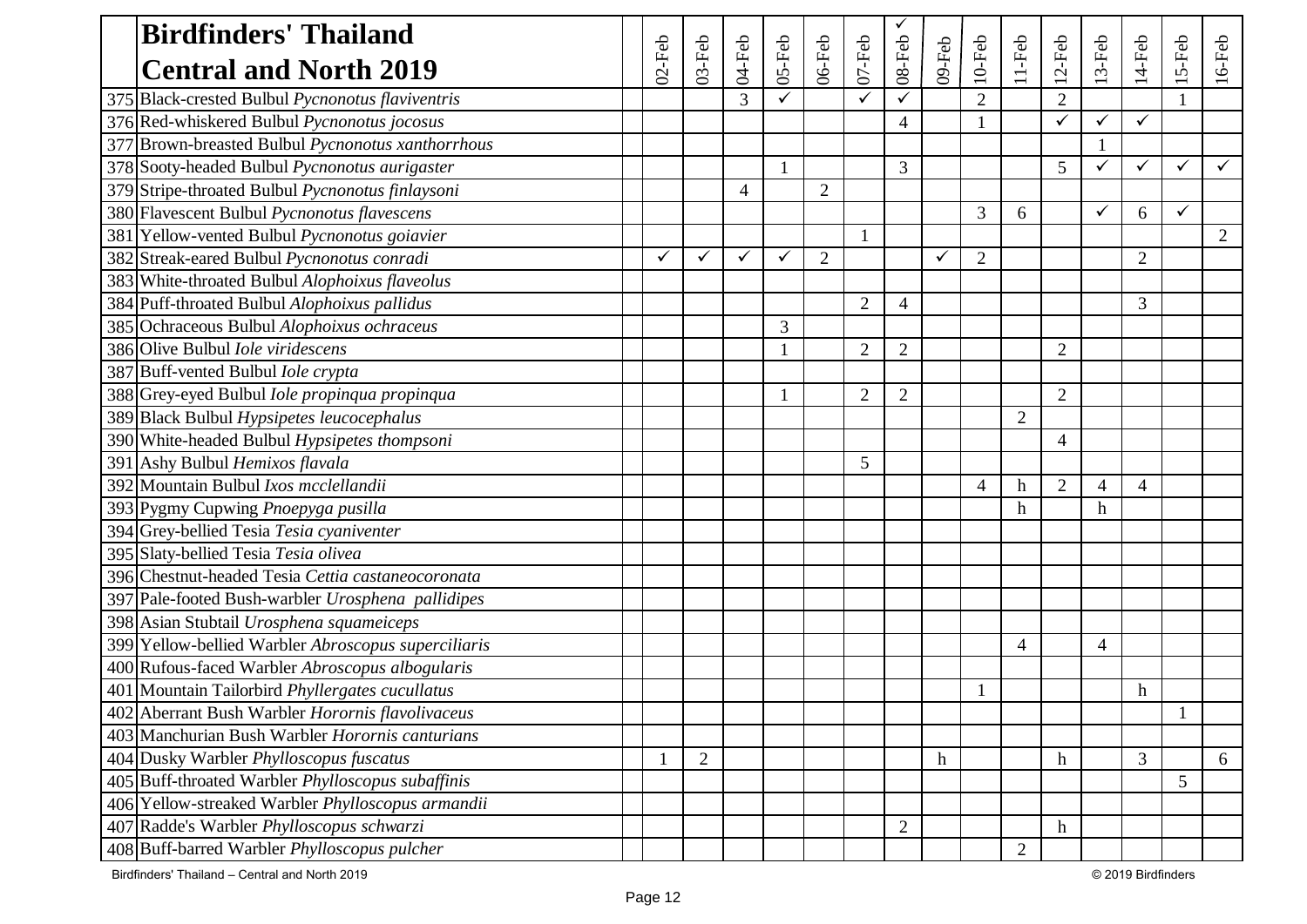| <b>Birdfinders' Thailand</b>                            |           |                |                           |                           |           |              |                |                |              |              |              |                           |                |                  |                |
|---------------------------------------------------------|-----------|----------------|---------------------------|---------------------------|-----------|--------------|----------------|----------------|--------------|--------------|--------------|---------------------------|----------------|------------------|----------------|
| <b>Central and North 2019</b>                           | $02$ -Feb | $03-Feb$       | 04-Feb                    | $05$ -Feb                 | $06$ -Feb | $07$ -Feb    | $08$ -Feb      | 09-Feb         | $10$ -Feb    | $11-Feb$     | $2-Feb$      | $3-Feb$                   | 14-Feb         | 5-Feb            | 6-Feb          |
| 409 Ashy-throated Warbler Phylloscopus maculipennis     |           |                |                           |                           |           |              |                |                |              | 6            |              |                           |                |                  |                |
| 410 Chinese Leaf Warbler Phylloscopus yunnanensis       |           |                |                           |                           |           |              |                |                |              |              |              |                           | $\overline{2}$ | $\overline{2}$   |                |
| 411 Pallas's Leaf Warbler Phylloscopus proregulus       |           |                |                           |                           |           |              |                |                |              |              |              |                           | $\mathbf{2}$   |                  |                |
| 412 Yellow-browed Warbler Phylloscopus inornatus        |           | $\mathbf h$    | $\boldsymbol{\mathrm{h}}$ | $\mathbf h$               |           | $\checkmark$ | ✓              | $\overline{2}$ | $\checkmark$ | $\checkmark$ | $\checkmark$ | ✓                         | $\checkmark$   | $\overline{2}$   |                |
| 413 Hume's Warbler Phylloscopus humei                   |           |                |                           |                           |           |              |                |                | ✓            | $\checkmark$ |              | ✓                         | ✓              | ✓                | $\overline{2}$ |
| 414 Arctic Warbler Phylloscopus borealis                |           |                |                           |                           |           |              |                |                |              |              |              |                           |                |                  |                |
| 415 Greenish Warbler Phylloscopus trochiloides          |           |                |                           |                           |           |              |                |                |              |              |              |                           |                | h                |                |
| 416 Two-barred Warbler Phylloscopus plumbeitarsus       |           |                |                           |                           |           |              |                |                |              |              |              |                           |                |                  |                |
| 417 Pale-legged Leaf Warbler Phylloscopus tenellipes    |           |                | h                         | $\boldsymbol{\mathrm{h}}$ |           | h            | $\mathbf h$    | h              |              |              |              |                           |                |                  |                |
| 418 Eastern Crowned Warbler Phylloscopus coronatus      |           |                |                           |                           |           |              |                |                |              |              |              |                           |                |                  |                |
| 419 Blyth's Leaf Warbler Phylloscopus reguloides        |           |                |                           |                           |           |              |                |                |              | $\checkmark$ |              |                           |                |                  |                |
| 420 Davison's Leaf Warbler Phylloscopus davisoni        |           |                |                           |                           |           |              |                | $\checkmark$   |              | $\checkmark$ |              | c10                       | c10            | $\checkmark$     |                |
| 421 Claudia's Leaf Warbler Phylloscopus claudiae        |           |                |                           |                           |           |              | $\overline{2}$ |                |              |              |              |                           |                |                  |                |
| 422 Sulphur-breasted Warbler Phylloscopus ricketti      |           |                |                           |                           |           |              | $\overline{2}$ |                |              |              |              |                           |                |                  |                |
| 423 Grey-crowned Warbler Seicercus tephrocephalus       |           |                |                           |                           |           |              |                |                |              |              |              |                           |                | $\boldsymbol{h}$ |                |
| 424 Plain-tailed Warbler Seicercus soror                |           |                |                           | $\mathbf h$               |           |              |                |                |              |              |              |                           |                |                  |                |
| 425 Martens's Warbler Seicercus omeiensis               |           |                |                           |                           |           |              |                | h              |              |              |              | h                         |                |                  |                |
| 426 Bianchi's Warbler Seicercus valentini               |           |                |                           |                           |           |              |                |                |              |              |              |                           |                |                  |                |
| 427 Chestnut-crowned Warbler Seicercus castaniceps      |           |                |                           |                           |           |              |                |                |              |              |              |                           |                |                  |                |
| 428 Thick-billed Warbler Iduna aedon                    |           |                |                           |                           |           |              |                |                |              |              |              |                           |                |                  |                |
| 429 Blunt-winged Warbler Acrocephalus concinens         |           |                |                           |                           |           |              |                |                |              |              |              |                           |                |                  |                |
| 430 Black-browed Reed Warbler Acrocephalus bistrigiceps |           |                |                           |                           |           |              |                |                |              |              |              |                           |                |                  |                |
| 431 Manchurian Reed Warbler Acrocephalus tangorum       |           |                |                           |                           |           |              |                |                |              |              |              |                           |                |                  |                |
| 432 Oriental Reed Warbler Acrocephalus orientalis       |           | $\overline{2}$ |                           |                           |           |              |                |                |              |              |              |                           |                |                  |                |
| 433 Pallas's Grasshopper Warbler Locustella certhiola   |           |                |                           |                           |           |              |                |                |              |              |              |                           |                |                  |                |
| 434 Lanceolated Warbler Locustella lanceolata           |           |                |                           |                           |           |              |                |                |              |              |              |                           |                |                  |                |
| 435 Baikal Bush Warbler Locustella davidi               |           |                |                           |                           |           |              |                | h              |              |              | h            |                           | h              |                  |                |
| 436 Russet Bush Warbler Locustella mandelli             |           |                |                           |                           |           |              |                |                |              |              |              |                           |                |                  |                |
| 437 Striated Grassbird Megalurus palustris              |           |                |                           |                           |           |              |                |                |              |              |              |                           | $\overline{2}$ |                  |                |
| 438 Zitting Cisticola Cisticola juncidis                |           | $\overline{2}$ |                           |                           |           |              |                |                |              |              |              |                           |                |                  |                |
| 439 Golden-headed Cisticola Cisticola exilis            |           |                |                           |                           |           |              |                |                |              |              |              |                           |                |                  |                |
| 440 Common Tailorbird Orthotomus sutorius               |           | $\overline{2}$ | $\overline{2}$            | $\overline{2}$            |           |              |                | $\overline{2}$ |              |              | $\mathbf h$  |                           |                |                  | 2              |
| 441 Dark-necked Tailorbird Orthotomus atrogularis       |           |                |                           | 2                         | h         |              |                |                |              |              |              |                           |                |                  |                |
| 442 Grey-breasted Prinia Prinia hodgsonii               |           |                |                           |                           |           |              |                | $\overline{2}$ |              |              |              | $\boldsymbol{\mathrm{h}}$ |                |                  | $\overline{2}$ |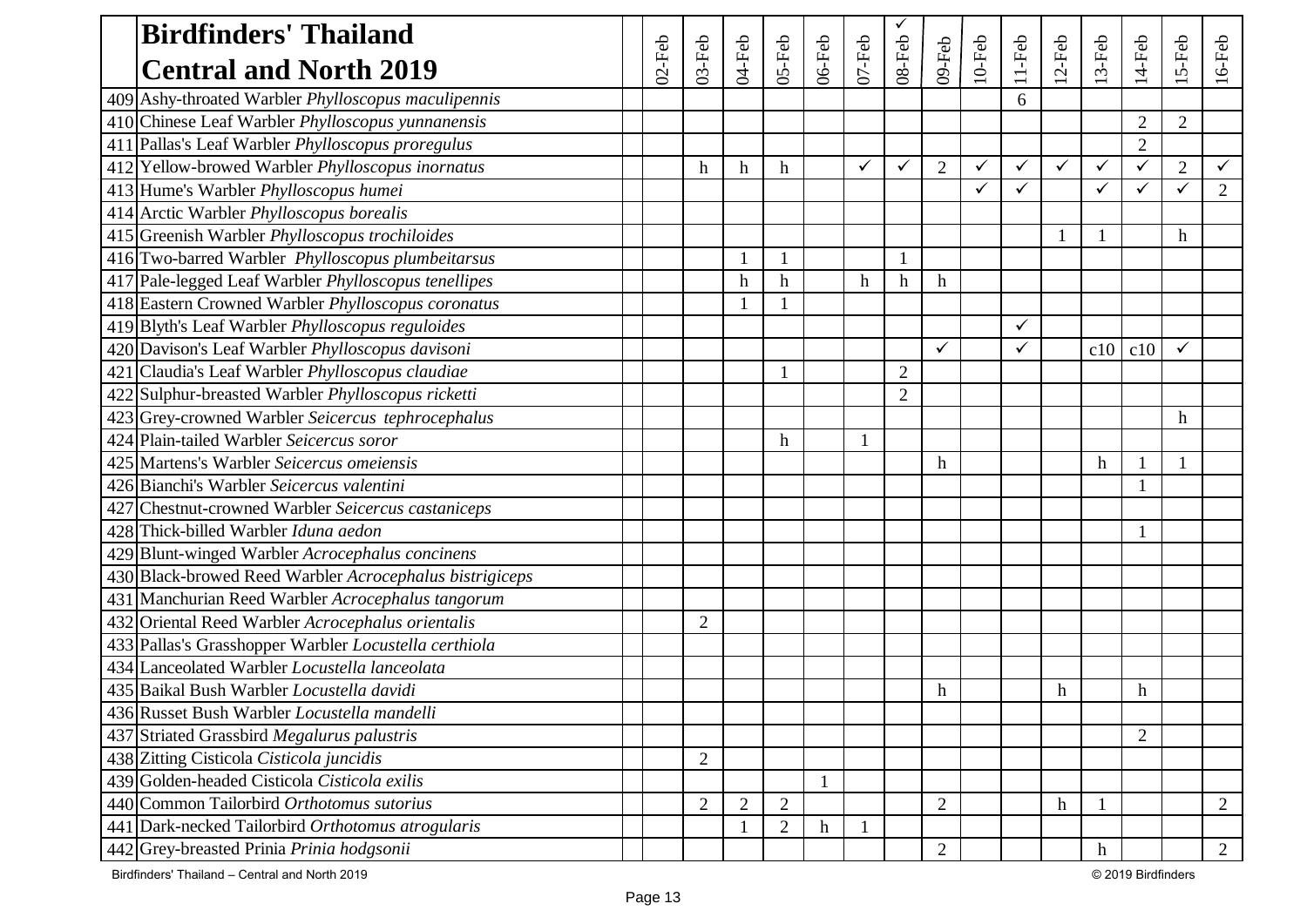| <b>Birdfinders' Thailand</b>                                               |                |                |                |                |           |                |                  |                |           |                |                |              |                |                           |                |
|----------------------------------------------------------------------------|----------------|----------------|----------------|----------------|-----------|----------------|------------------|----------------|-----------|----------------|----------------|--------------|----------------|---------------------------|----------------|
| <b>Central and North 2019</b>                                              | $02$ -Feb      | $03$ -Feb      | 04-Feb         | 05-Feb         | $06$ -Feb | $07$ -Feb      | $08$ -Feb        | 09-Feb         | $10$ -Feb | $11-Feb$       | $12$ -Feb      | 3-Feb        | $14$ -Feb      | $15-Feb$                  | $16$ -Feb      |
| 443 Hill Prinia Prinia superciliaris                                       |                |                |                |                |           |                |                  |                |           |                |                | h            |                | $\boldsymbol{\mathrm{h}}$ |                |
| 444 Rufescent Prinia Prinia rufescens                                      |                |                |                |                |           | $\overline{2}$ |                  |                |           |                |                |              |                | 3                         |                |
| 445 Yellow-bellied Prinia Prinia flaviventris                              |                | h              |                |                |           |                |                  |                |           |                | $\overline{2}$ |              |                |                           |                |
| 446 Plain Prinia Prinia inornata                                           | $\overline{2}$ | $\overline{2}$ |                |                |           |                |                  | $\overline{2}$ |           |                | h              |              | 5              |                           | $\overline{2}$ |
| 447 Yellow-eyed Babbler Chrysomma sinense                                  |                |                |                |                |           |                |                  |                |           |                |                |              |                |                           |                |
| 448 Grey-headed Parrotbill Psittiparus gularis                             |                |                |                |                |           |                |                  |                |           |                |                |              |                | c20                       |                |
| 449 Spot-breasted Parrotbill Paradoxornis guttaticollis                    |                |                |                |                |           |                |                  |                |           |                |                |              |                |                           |                |
| 450 Black-throated Parrotbill Suthora nipalensis                           |                |                |                |                |           |                |                  |                |           |                |                |              |                |                           |                |
| 451 Pale-billed Parrotbill Chleuasicus atrosuperciliaris atrosuperciliaris |                |                |                |                |           |                |                  |                |           |                |                |              |                |                           |                |
| 452 Striated Yuhina Yuhina castaniceps                                     |                |                |                |                |           |                |                  |                |           |                |                |              |                |                           |                |
| 453 Chestnut-flanked White-eye Zosterops erythropleurus                    |                |                |                |                |           |                | ✓                |                | ✓         | $\overline{2}$ |                | ✓            |                |                           |                |
| 454 Oriental White-eye Zosterops palpebrosus                               |                |                |                |                |           |                |                  |                | ✓         |                | 3              | $\checkmark$ | $\overline{2}$ |                           |                |
| 455 Japanese White-eye Zosterops japonicus simplex                         |                |                |                |                |           |                |                  |                |           |                |                |              |                |                           |                |
| 456 Everett's White-Eye Zosterops everetti                                 |                |                |                |                |           |                |                  |                |           |                |                |              |                |                           |                |
| 457 Chestnut-capped Babbler Timalia pileata                                |                |                |                |                |           |                |                  |                |           |                |                |              |                |                           |                |
| 458 Pin-striped Tit-babbler Mixornis gularis                               |                |                | 4              | $\overline{2}$ |           |                |                  | h              |           |                | 6              |              |                |                           |                |
| 459 Golden Babbler Cyanoderma chrysaeum                                    |                |                |                |                |           |                |                  |                |           |                |                | h            |                |                           |                |
| 460 Rufous-fronted Babbler Cyanoderma rufifrons rufifrons                  |                |                |                |                |           |                |                  |                |           |                |                |              |                | $\Delta$                  |                |
| 461 Red-billed Scimitar-babbler Pomatorhinus repatus                       |                |                |                |                |           |                |                  |                |           |                |                |              |                |                           |                |
| 462 Coral-billed Scimitar-babbler Pomatorhinus ferruginosus albogularis    |                |                |                |                |           |                |                  |                |           |                |                |              |                |                           |                |
| 463 White-browed Scimitar-babbler <i>Pomatorhinus schisticeps</i>          |                |                |                |                |           | $\overline{2}$ | $\boldsymbol{h}$ |                |           |                |                |              |                |                           |                |
| 464 Large Scimitar-babbler Megapomatorhinus hypoleucos                     |                |                | $\overline{2}$ |                | 1         |                |                  |                |           |                |                |              |                |                           |                |
| 465 Rusty-cheeked Scimitar-babbler Megapomatorhinus erythrogenys           |                |                |                |                |           |                |                  |                |           |                |                | h            |                | $\boldsymbol{\varDelta}$  |                |
| 466 Grey-throated Babbler Stachyris nigriceps                              |                |                |                |                |           |                |                  |                |           |                |                |              | $\overline{2}$ |                           |                |
| 467 Spot-necked Babbler Stachyris strialata                                |                |                |                |                |           |                |                  |                |           |                |                |              |                |                           |                |
| 468 Collared Babbler Gampsorhynchus torquatus                              |                |                |                |                |           |                |                  |                |           |                |                |              |                |                           |                |
| 469 Rufous-winged Fulvetta Schoeniparus castaneceps                        |                |                |                |                |           |                |                  |                |           | c10            |                |              |                |                           |                |
| 470 Puff-throated Babbler Pellorneum ruficeps                              |                |                | $\sqrt{2}$     |                |           |                | $\mathfrak{2}$   |                |           |                |                |              |                |                           |                |
| 471 Spot-throated Babbler Pellorneum albiventre                            |                |                |                |                |           |                |                  |                |           |                |                |              |                |                           |                |
| 472 Buff-breasted Babbler Pellorneum tickelli                              |                |                |                |                |           |                |                  |                |           |                |                |              |                |                           |                |
| 473 Eyebrowed Wren-babbler Napothera epilepidota                           |                |                |                |                |           |                |                  |                |           |                |                |              |                |                           |                |
| 474 Abbott's Babbler Turdinus abbotti                                      |                |                | 6              |                |           |                |                  |                |           |                |                |              |                |                           |                |
| 475 Limestone Wren-babbler Turdinus crispifrons calcicola                  |                |                |                |                |           |                |                  | 3              |           |                |                |              |                |                           |                |
| 476 Streaked Wren-babbler Turdinus brevicaudatus                           |                |                |                |                |           |                |                  |                |           |                |                |              |                |                           |                |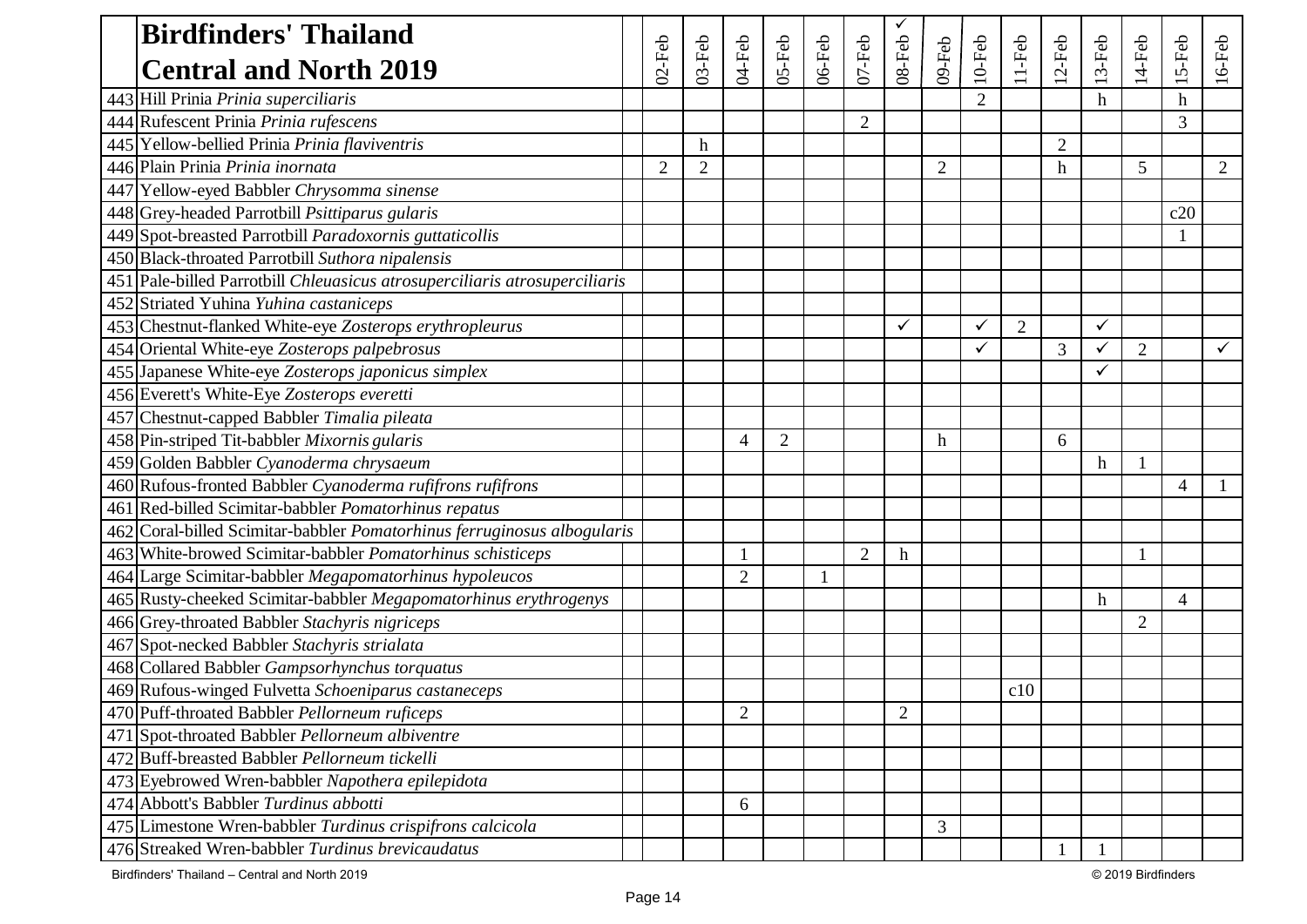| <b>Birdfinders' Thailand</b>                                        |   |           |           |                          |                |                |           |                |        |                |                |                |                |                |                |         |
|---------------------------------------------------------------------|---|-----------|-----------|--------------------------|----------------|----------------|-----------|----------------|--------|----------------|----------------|----------------|----------------|----------------|----------------|---------|
| <b>Central and North 2019</b>                                       |   | $02$ -Feb | $03$ -Feb | $04$ -Feb                | 05-Feb         | 06-Feb         | $07$ -Feb | $08$ -Feb      | 09-Feb | $10$ -Feb      | $11-Feb$       | $2-Feb$        | $3-Feb$        | 14-Feb         | 5-Feb          | $6-Feb$ |
| Brown-cheeked Fulvetta Alcippe poioicephala<br>477                  |   |           |           | ✓                        |                |                |           |                |        |                |                |                |                |                |                |         |
| 478 Yunnan Fulvetta Alcippe fratercula                              |   |           |           |                          |                |                |           |                |        | c10            |                |                | 4              | ✓              | $\overline{2}$ |         |
| Himalayan Cutia Cutia nipalensis<br>479                             |   |           |           |                          |                |                |           |                |        |                |                |                |                |                | $\overline{2}$ |         |
| 480 White-crested Laughingthrush Garrulax leucolophus               |   |           |           | $\overline{\mathcal{A}}$ |                |                | 3         | 3              | h      |                | $\mathbf h$    |                |                |                |                |         |
| Lesser Necklaced Laughingthrush Garrulax monileger<br>481           |   |           |           | $\checkmark$             |                | ✓              |           |                |        |                |                |                |                |                |                |         |
| 482 White-necked Laughingthrush Garrulax strepitans                 |   |           |           |                          |                |                |           |                |        |                |                |                | h              | 6              |                |         |
| 483 Spot-breasted Laughingthrush Garrulax merulinus                 | X |           |           |                          |                |                |           |                |        |                |                |                |                |                |                |         |
| 484 Greater Necklaced Laughingthrush <i>Ianthocincla pectoralis</i> |   |           |           | $\checkmark$             |                |                |           |                |        |                |                |                |                |                |                |         |
| 485 Black-throated Laughingthrush Ianthocincla chinensis            |   |           |           |                          |                |                | 4         |                |        |                |                |                |                |                |                |         |
| 486 White-browed Laughingthrush <i>Ianthocincla sannio</i>          |   |           |           |                          |                |                |           |                |        |                |                |                | 6              | $\overline{2}$ | $\overline{2}$ |         |
| 487 Red-tailed Laughingthrush Trochalopteron milnei                 |   |           |           |                          |                |                |           |                |        |                |                |                |                |                |                |         |
| 488 Silver-eared Laughingthrush Trochalopteron melanostigma         |   |           |           |                          |                |                |           |                |        |                | $\overline{4}$ |                | $\overline{2}$ | $\overline{2}$ | 6              |         |
| 489 Black-backed Sibia Heterophasia melanoleuca                     |   |           |           |                          |                |                |           |                |        |                | 3              | 3              | ✓              | $\checkmark$   | 3              |         |
| 490 Long-tailed Sibia Heterophasia picaoides                        |   |           |           |                          |                |                |           |                |        |                |                |                |                |                |                |         |
| 491 Silver-eared Mesia Leiothrix argentauris                        |   |           |           |                          |                |                |           |                |        | 6              |                |                |                | ✓              |                |         |
| 492 Rufous-backed Sibia Minla annectens                             |   |           |           |                          |                |                |           |                |        |                |                |                |                |                | $\overline{2}$ |         |
| 493 Scarlet-faced Liocichla Liocichla ripponi                       |   |           |           |                          |                |                |           |                |        |                |                |                | 3              | 6              |                |         |
| 494 Spectacled Barwing Actinodura ramsayi                           |   |           |           |                          |                |                |           |                |        |                |                |                | 6              | 3              | 6              |         |
| 495 Blue-winged Minla Actinodura cyanouroptera                      |   |           |           |                          |                |                |           |                |        |                | $\overline{2}$ |                | 4              | $\overline{2}$ | $\overline{2}$ |         |
| 496 Chestnut-tailed Minla Actinodura strigula                       |   |           |           |                          |                |                |           |                |        |                | ✓              |                |                |                |                |         |
| 497<br>Asian Fairy-bluebird Irena puella                            |   |           |           |                          |                |                | 4         | 6              |        |                |                | $\overline{2}$ |                |                |                |         |
| 498 Dark-sided Flycatcher Muscicapa sibirica                        |   |           |           |                          |                |                |           |                |        |                |                |                |                |                |                |         |
| 499 Asian Brown Flycatcher Muscicapa dauurica                       |   |           |           |                          | $\overline{2}$ |                |           | $\overline{2}$ |        |                |                |                |                |                |                |         |
| 500 Brown-breasted Flycatcher Muscicapa muttui                      |   |           |           |                          |                |                |           |                |        |                |                |                |                |                |                |         |
| Oriental Magpie-robin Copsychus saularis<br>501                     |   |           | ✓         |                          |                | $\overline{2}$ |           |                |        | $\blacksquare$ |                |                | $\overline{2}$ | $\checkmark$   |                | 2       |
| 502<br>White-rumped Shama Copsychus malabaricus                     |   |           |           | 4                        |                |                |           | 3              |        |                |                |                |                |                |                |         |
| 503 White-gorgeted Flycatcher Anthipes monileger                    |   |           |           |                          |                |                |           |                |        |                |                |                |                |                | 3              |         |
| 504 Rufous-browed Flycatcher Anthipes solitaris                     |   |           |           |                          |                |                |           |                |        |                |                |                |                |                |                |         |
| 505 Hainan Blue Flycatcher Cyornis hainanus                         |   |           |           | $\overline{2}$           |                |                |           | 1              |        |                |                |                |                |                |                |         |
| 506 Blue-throated Flycatcher Cyornis rubeculoides                   |   |           |           |                          |                |                |           |                |        |                |                |                |                |                |                |         |
| 507 Chinese Blue Flycatcher Cyornis gloucicomans                    |   |           |           | $\overline{4}$           |                |                |           |                |        |                |                |                |                |                |                |         |
| 508 Hill Blue Flycatcher Cyornis banyumas                           |   |           |           |                          |                |                | h         | $\overline{2}$ |        |                |                | $\overline{2}$ |                |                |                |         |
| 509 Tickell's Blue Flycatcher Cyornis tickelliae indochina          |   |           |           | $\overline{4}$           |                |                |           |                |        |                |                |                |                |                |                |         |
| 510 Pale Blue Flycatcher Cyornis unicolor                           |   |           |           |                          |                |                |           |                |        |                |                |                |                |                |                |         |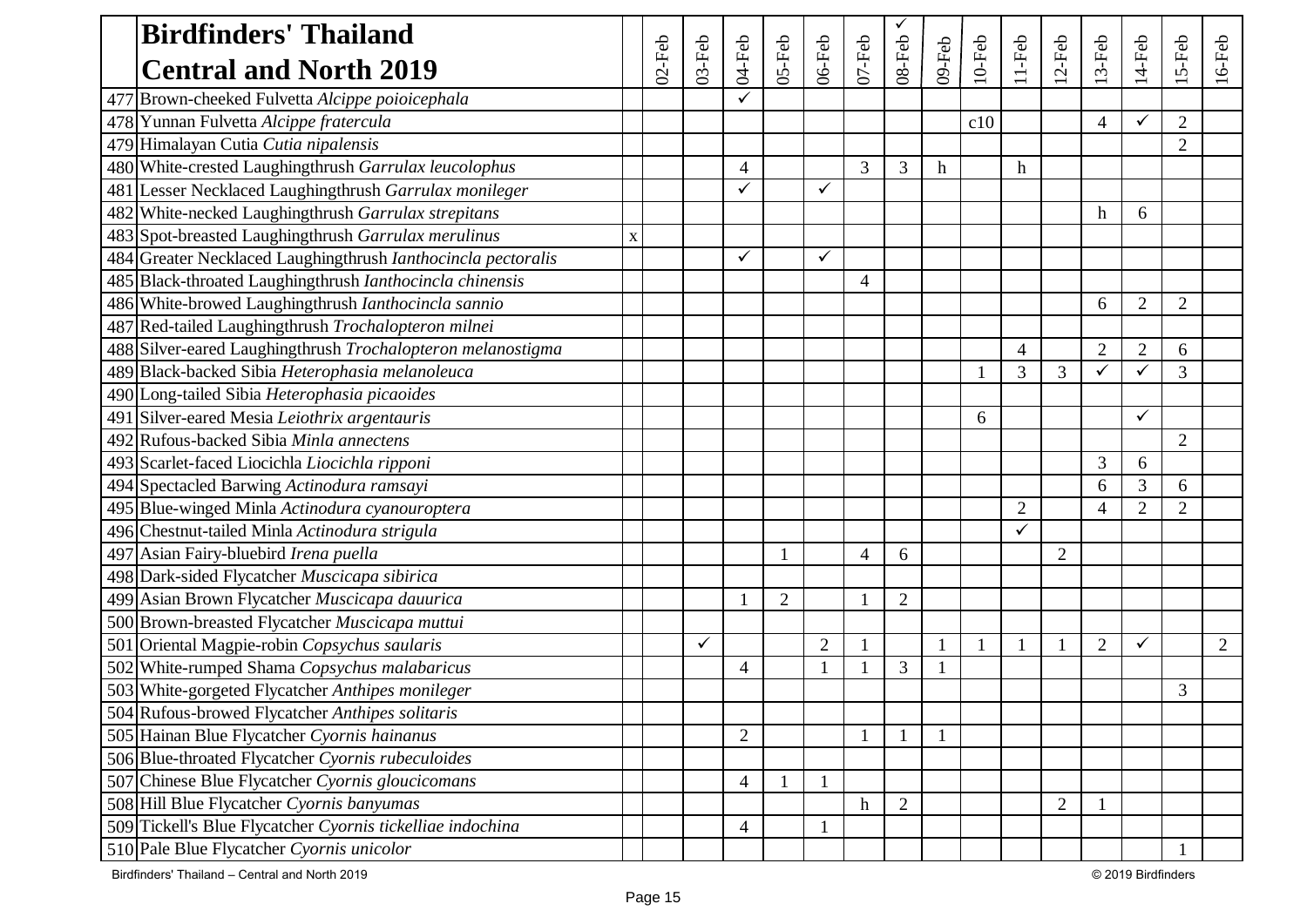| <b>Birdfinders' Thailand</b>                               |           |                |                |                |           |                |                |        |                |                |         |       |                |                |           |
|------------------------------------------------------------|-----------|----------------|----------------|----------------|-----------|----------------|----------------|--------|----------------|----------------|---------|-------|----------------|----------------|-----------|
| <b>Central and North 2019</b>                              | $02$ -Feb | $03$ -Feb      | 04-Feb         | 05-Feb         | $06$ -Feb | $07$ -Feb      | $08 - Feb$     | 09-Feb | $10$ -Feb      | $11-Feb$       | $2-Feb$ | 3-Feb | $14-Feb$       | $15-Feb$       | $16$ -Feb |
| 511 Large Niltava Niltava grandis                          |           |                |                |                |           |                |                |        |                | $\overline{2}$ |         |       | $\overline{2}$ |                |           |
| 512 Small Niltava Niltava macgrigoriae                     |           |                |                |                |           |                |                |        |                |                |         |       |                |                |           |
| 513 Rufous-bellied Niltava Niltava sundara                 |           |                |                |                |           |                |                |        |                |                |         |       |                |                |           |
| 514 Vivid Niltva Niltava oatesi                            |           |                |                |                |           |                |                |        |                |                |         |       |                |                |           |
| 515 Verditer Flycatcher Eumyias thalassinus                |           |                |                |                | 3         |                | $\overline{4}$ |        |                |                |         | 1     |                | $\overline{2}$ |           |
| 516 Lesser Shortwing Brachypteryx leucophris carolinae     |           |                |                |                |           |                |                |        |                |                |         |       |                |                |           |
| 517 White-browed Shortwing Brachypteryx montana cruralis   |           |                |                |                |           |                |                |        |                |                |         |       |                |                |           |
| 518 Siberian Blue Robin Larvivora cyane                    |           |                | c10            |                | 5         | $\overline{2}$ |                |        |                |                |         |       |                |                |           |
| 519 White-bellied Redstart Luscinia phaenicuroides         |           |                |                |                |           |                |                |        |                |                |         |       |                |                |           |
| 520 Bluethroat Luscinia svecica                            |           |                |                |                |           |                |                |        |                |                |         |       | $\overline{2}$ |                |           |
| 521 Blue-fronted Robin Cinclidium frontale                 |           |                |                |                |           |                |                |        |                |                |         |       |                |                |           |
| 522 Blue Whistling-thrush Myophonus caeruleus caeruleus    |           |                |                |                |           |                |                |        | $\overline{4}$ |                |         |       |                |                |           |
| 523 Blue Whistling-thrush Myophonus caeruleus flavirostris |           |                |                |                | 1         |                | $\mathbf{1}$   |        |                | 1              |         | 1     |                |                |           |
| 524 White-crowned Forktail Enicurus leschenaulti           |           |                |                |                |           |                |                |        |                |                |         |       |                |                |           |
| 525 Chestnut-naped Forktail Enicurus ruficapillus          |           |                |                |                |           |                |                |        |                |                |         |       |                |                |           |
| 526 Black-backed Forktail Enicurus immaculatus             |           |                |                |                |           |                |                |        |                |                |         |       |                |                |           |
| 527 Slaty-backed Forktail Enicurus schistaceus             |           |                |                |                |           |                | 3              |        | $\overline{2}$ | $\mathbf{1}$   |         |       |                |                |           |
| 528 Siberian Rubythroat Calliope calliope                  |           |                |                |                |           |                |                |        |                |                | h       |       |                | $\overline{2}$ |           |
| 529 White-tailed Robin Myiomela leucura                    |           |                |                |                |           |                |                |        |                |                |         | 3     |                |                |           |
| 530 Red-flanked Bluetail Tarsiger cyanurus                 |           |                |                |                |           |                |                |        |                |                |         |       |                |                |           |
| 531 Himalayan Bluetail Tarsiger rufilatus                  |           |                |                |                |           |                |                |        |                |                |         |       |                |                |           |
| 532 Golden Bush-robin Tarsiger chrysaeus                   |           |                |                |                |           |                |                |        |                |                |         |       |                |                |           |
| 533 Slaty-backed Flycatcher Ficedula sordida               |           |                |                |                |           |                |                |        | $\overline{4}$ | $\overline{2}$ |         |       |                | $\overline{2}$ |           |
| 534 Sapphire Flycatcher Ficedula sapphira                  |           |                |                |                |           |                |                |        |                |                |         |       |                |                |           |
| 535 Ultramarine Flycatcher Ficedula superciliaris          |           |                |                |                |           |                |                |        |                |                |         |       |                |                |           |
| 536 Slaty-blue Flycatcher Ficedula tricolor                |           |                |                |                |           |                |                |        |                |                |         |       |                | $\overline{2}$ |           |
| 537 Snowy-browed Flycatcher Ficedula hyperythra            |           |                |                |                |           |                |                |        |                |                |         |       |                |                |           |
| 538 Rufous-gorgeted Flycatcher Ficedula strophiata         |           |                |                |                |           |                |                |        |                |                |         |       | $\overline{2}$ | $\overline{2}$ |           |
| 539 Little Pied Flycatcher Ficedula westermanni            |           |                |                |                |           |                |                |        | $\overline{2}$ | 2              |         | 3     |                |                |           |
| 540 Pygmy Flycatcher Ficedula hodgsoni                     |           |                |                |                |           |                |                |        |                |                |         |       |                |                |           |
| 541 Taiga Flycatcher Ficedula albicilla                    |           | $\overline{2}$ | $\overline{2}$ | $\overline{4}$ |           |                | 6              |        | $\overline{2}$ | $\overline{2}$ | 2       |       |                |                |           |
| 542 Blue-fronted Redstart Phoenicurus frontalis            |           |                |                |                |           |                |                |        |                |                |         |       |                |                |           |
| 543 Plumbeous Redstart Phoenicurus fuliginosus             |           |                |                |                |           |                |                |        | $\overline{2}$ |                |         |       |                |                |           |
| 544 White-capped Redstart Phoenicurus leucocephalus        |           |                |                |                |           |                |                |        |                |                |         |       |                |                |           |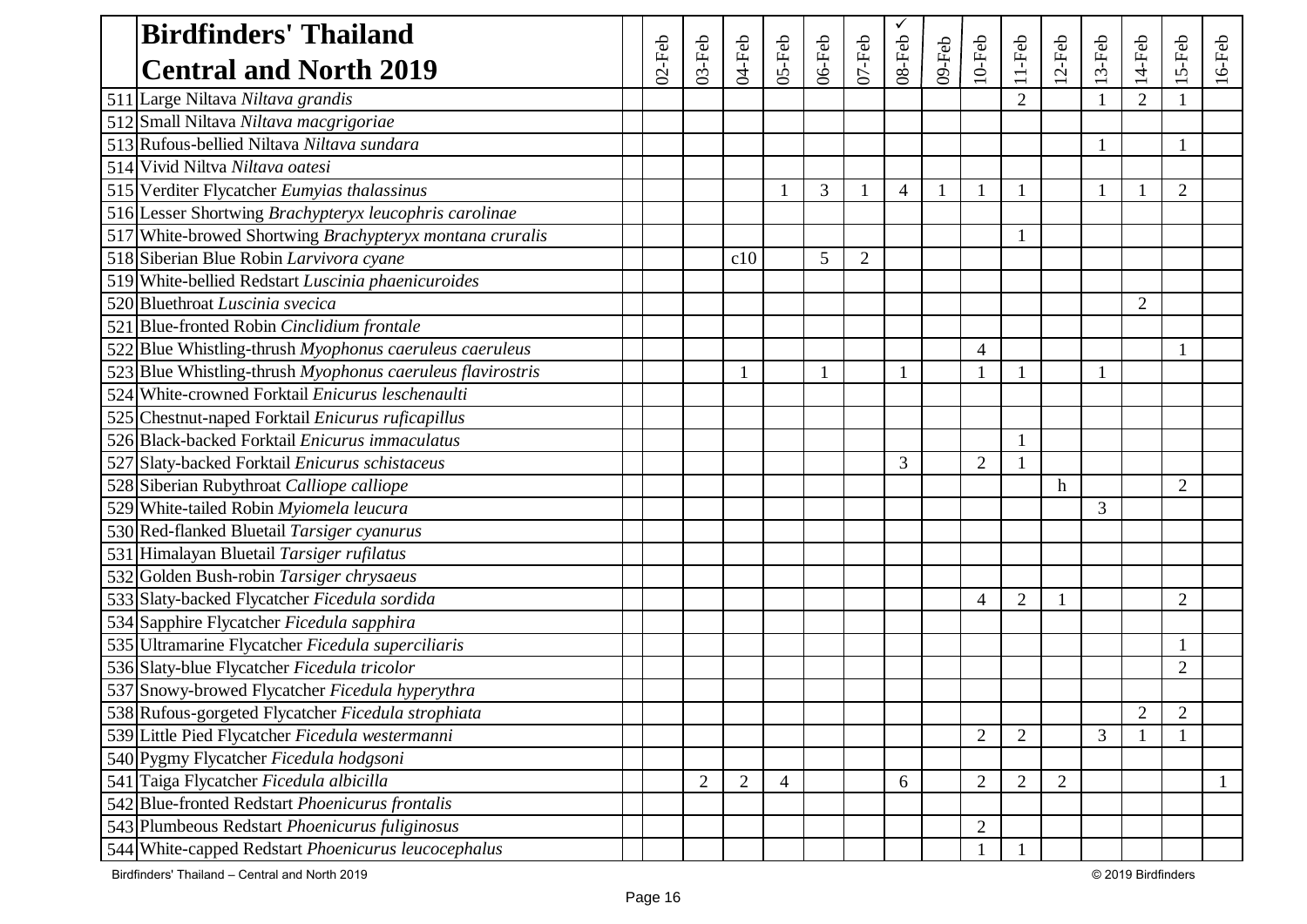| <b>Birdfinders' Thailand</b>                             |           |                |                |                |              |           |                |                |                |          |                |                |                |       |              |
|----------------------------------------------------------|-----------|----------------|----------------|----------------|--------------|-----------|----------------|----------------|----------------|----------|----------------|----------------|----------------|-------|--------------|
| <b>Central and North 2019</b>                            | $02$ -Feb | $03$ -Feb      | 04-Feb         | 05-Feb         | $06$ -Feb    | $07$ -Feb | $08 - Feb$     | 09-Feb         | $10$ -Feb      | $11-Feb$ | $2-Feb$        | $3-Feb$        | 14-Feb         | 5-Feb | $16$ -Feb    |
| 545 Daurian Redstart Phoenicurus auroreus                |           |                |                |                |              |           |                |                |                |          |                |                |                |       |              |
| 546 Chestnut-bellied Rock-thrush Monticola rufiventris   |           |                |                |                |              |           |                |                |                |          |                | $\overline{2}$ |                |       |              |
| 547 White-throated Rock-thrush Monticola gularis         |           |                |                |                |              |           |                |                |                |          |                |                |                |       |              |
| 548 Blue Rock-thrush Monticola solitarius                |           |                |                |                |              |           | -1             |                | $\overline{2}$ |          |                | 1              |                |       |              |
| 549 Siberian Stonechat Saxicola maurus stejnegeri        |           |                |                |                |              |           |                |                |                |          | $\overline{2}$ |                | $\checkmark$   |       |              |
| 550 Pied Bushchat Saxicola caprata                       |           |                |                |                |              |           |                |                |                |          |                |                | 3              |       |              |
| 551 Grey Bushchat Saxicola ferreus                       |           |                |                |                |              |           |                |                |                |          |                | 6              | $\overline{2}$ | 4     |              |
| 552 Jerdon's Bushchat Saxicola jerdoni                   |           |                |                |                |              |           |                |                |                |          |                |                |                |       |              |
| 553 Orange-headed Thrush Geokichla citrina               |           |                |                |                |              |           |                |                |                |          |                |                |                |       |              |
| 554 Dark-sided Thrush Zoothera marginata                 |           |                |                |                |              |           |                |                |                |          |                |                |                |       |              |
| 555 Long-tailed Thrush Zoothera dixoni                   |           |                |                |                |              |           |                |                |                |          |                |                |                |       |              |
| 556 Scaly Thrush Zoothera dauma                          |           |                |                |                |              |           |                |                |                |          |                |                |                |       |              |
| 557 Black-breasted Thrush Turdus dissimilis              |           |                |                |                |              |           |                |                |                |          | $\overline{2}$ | c20            |                |       |              |
| 558 Grey-winged Blackbird Turdus boulboul                |           |                |                |                |              |           |                |                |                |          |                |                |                |       |              |
| 559 Grey-sided Thrush Turdus feae                        |           |                |                |                |              |           |                |                |                | 5        |                |                |                |       |              |
| 560 Eyebrowed Thrush Turdus obscurus                     |           |                | $\overline{2}$ | c10            |              |           |                |                |                |          |                |                | 4              |       |              |
| 561 Chestnut Thrush Turdus rubrocanus                    |           |                |                |                |              |           |                |                |                |          |                |                |                |       |              |
| 562 Dusky Thrush Turdus eunomus                          |           |                |                |                |              |           |                |                |                |          |                |                |                |       |              |
| 563 Purple Cochoa Cochoa purpurea                        |           |                |                |                |              |           |                |                |                |          |                |                |                |       |              |
| 564 Green Cochoa Cochoa viridis                          |           |                |                |                |              |           |                |                |                |          |                |                |                |       |              |
| 565 Rosy Starling Pastor roseus                          | 4         |                |                |                |              |           |                |                |                |          |                |                |                |       |              |
| 566 Golden-crested Myna Ampeliceps coronatus             |           |                |                |                |              |           |                |                |                |          |                |                |                |       |              |
| 567 Spot-winged Starling Saroglossa spilopterus          |           |                |                |                | c20          |           |                |                |                |          |                |                |                |       |              |
| 568 Common Hill Myna Gracula religiosa                   |           |                |                | $\overline{2}$ |              | 6         | 10             |                |                |          |                |                |                |       |              |
| 569 Black-collared Starling Gracupica nigricollis        |           |                |                |                |              |           |                | c10            |                |          |                |                | $\overline{2}$ |       | 6            |
| 570 Asian Pied Starling Gracupicula contra               |           | $\overline{2}$ |                | ✓              |              |           |                | $\overline{4}$ |                |          |                |                | $\overline{2}$ |       |              |
| 571 White-shouldered Starling Sturnia sinensis           | c20       |                |                |                |              |           |                |                |                |          |                |                |                |       |              |
| 572 Chestnut-tailed Starling Sturnia malabarica          |           | $\mathbf{2}$   |                | $\sqrt{ }$     |              |           |                |                |                |          |                |                | $\mathcal{I}$  |       |              |
| 573 Daurian Starling Agropsar sturninus                  |           |                |                |                |              |           |                |                |                |          |                |                |                |       |              |
| 574 Common Myna Acridotheres tristis                     |           | ✓              | $\checkmark$   | ✓              | $\checkmark$ |           |                | $\checkmark$   |                |          | $\checkmark$   |                | $\checkmark$   | 2     | ✓            |
| Vinous-breasted Starling Acridotheres burmannicus<br>575 |           |                |                | $\overline{2}$ |              |           |                |                |                |          |                |                |                |       |              |
| 576 Great Myna Acridotheres grandis                      |           | ✓              |                | ✓              | ✓            |           |                | ✓              | $\checkmark$   |          | $\checkmark$   |                | $\checkmark$   |       | $\checkmark$ |
| Greater Green Leafbird Chloropsis sonnerati<br>577       |           |                |                |                |              |           |                |                |                |          |                |                |                |       |              |
| 578 Blue-winged Leafbird Chloropsis cochinchinensis      |           |                |                | 5              |              |           | $\overline{2}$ |                |                |          |                |                |                |       |              |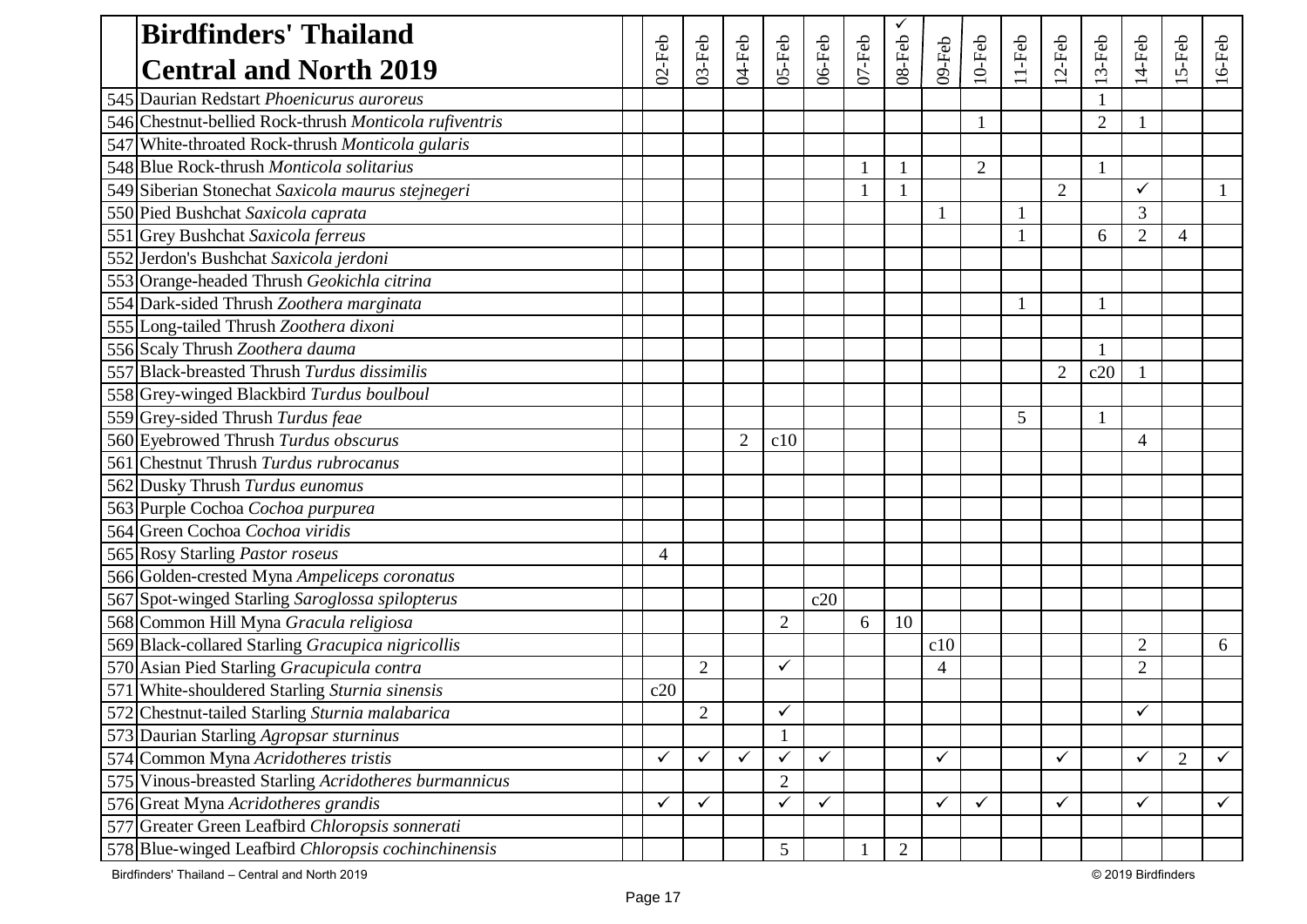| <b>Birdfinders' Thailand</b>                                  |           |                |                |                |                |                |                |        |                |                |                |                |           |                |           |
|---------------------------------------------------------------|-----------|----------------|----------------|----------------|----------------|----------------|----------------|--------|----------------|----------------|----------------|----------------|-----------|----------------|-----------|
| <b>Central and North 2019</b>                                 | $02$ -Feb | $03-Feb$       | 04-Feb         | 05-Feb         | $06$ -Feb      | $07 - Feb$     | 08-Feb         | 09-Feb | $10$ -Feb      | $11-Feb$       | $12$ -Feb      | 3-Feb          | $14$ -Feb | 5-Feb          | $16$ -Feb |
| 579 Golden-fronted Leafbird Chloropsis aurifrons              |           |                |                |                |                |                |                |        |                | $\mathbf h$    | $\overline{2}$ |                |           |                |           |
| 580 Orange-bellied Leafbird Chloropsis hardwickii             |           |                |                |                |                |                |                |        |                |                |                |                |           |                |           |
| 581 Thick-billed Flowerpecker Dicaeum agile                   |           |                |                |                |                | 3              |                |        |                |                |                |                |           |                |           |
| 582 Yellow-vented Flowerpecker Dicaeum chrysorrheum           |           |                |                |                |                |                |                |        |                |                |                |                |           |                |           |
| 583 Plain Flowerpecker Dicaeum minullum                       |           |                |                |                |                |                |                |        |                |                |                |                |           |                |           |
| 584 Yellow-bellied Flowerpecker Dicaeum melanoxanthum         |           |                |                |                |                |                |                |        |                |                |                |                |           |                |           |
| 585 Orange-bellied Flowerpecker Dicaeum trigonostigma         |           |                |                |                |                |                |                |        |                |                |                |                |           |                |           |
| 586 Fire-breasted Flowerpecker Dicaeum ignipectus ignipectus  |           |                |                |                |                |                |                |        |                |                |                |                |           |                |           |
| 587 Fire-breasted Flowerpecker Dicaeum ignipectus cambodianum |           |                |                |                |                | $\overline{2}$ | $\overline{4}$ |        |                |                |                |                |           |                |           |
| 588 Scarlet-backed Flowerpecker Dicaeum cruentatum            |           |                | $\overline{2}$ |                |                |                |                |        |                |                |                |                |           |                |           |
| 589 Ruby-cheeked Sunbird Chalcoparia singalensis              |           |                | $\overline{4}$ | ✓              |                |                |                |        |                |                |                |                |           |                |           |
| 590 Plain Sunbird Anthrepes simplex                           |           |                |                |                |                |                |                |        |                |                |                |                |           |                |           |
| 591 Plain-throated Sunbird Anthreptes malacensis              |           | $\overline{2}$ | 3              |                |                |                |                |        |                |                |                |                |           |                | 4         |
| 592 Purple Sunbird Cinnyris asiaticus                         |           |                |                |                |                |                |                |        | $\overline{2}$ |                | 3              |                |           |                |           |
| 593 Olive-backed Sunbird Cinnyris jugularis                   |           | $\overline{2}$ | $\overline{2}$ | $\overline{2}$ | $\overline{2}$ | 3              | $\overline{2}$ |        |                |                | 3              |                |           |                |           |
| 594 Black-throated Sunbird Aethopiga saturata                 |           |                |                |                |                | $\overline{2}$ |                |        |                | 3              |                | $\overline{2}$ |           | $\mathbf{1}$   |           |
| 595 Gould's Sunbird Aethopyga gouldiae                        |           |                |                |                |                |                |                |        |                | 5 <sup>5</sup> |                |                |           |                |           |
| 596 Green-tailed Sunbird Aethopyga nipalensis                 |           |                |                |                |                |                |                |        | c10            |                |                |                |           |                |           |
| 597 Crimson Sunbird Aethopyga siparaja                        |           |                |                | $\overline{2}$ |                |                |                |        |                |                |                |                |           |                |           |
| 598 Little Spiderhunter Arachnothera longirostra              |           |                |                |                |                |                |                |        |                |                | $\overline{2}$ |                |           |                |           |
| 599 Purple-naped Spiderhunter Arachnothera hypogrammicum      |           |                |                |                |                |                |                |        |                |                |                |                |           |                |           |
| 600 Streaked Spiderhunter Arachnothera magna                  |           |                |                |                |                |                |                |        | $\mathbf h$    | $\overline{2}$ |                |                |           | $\overline{2}$ |           |
| 601 Western Yellow Wagtail Motacilla flava                    |           |                |                |                |                |                |                |        |                |                |                |                |           |                |           |
| 602 Eastern Yellow Wagtail Motacilla tschutschensis           |           |                |                |                |                |                |                |        |                |                |                |                |           |                |           |
| 603 Citrine Wagtail Motacilla citreola                        |           |                |                |                |                |                |                |        |                |                |                |                |           |                |           |
| 604 Grey Wagtail Motacilla cinerea                            |           |                |                | 3              |                |                |                |        |                |                |                |                |           |                |           |
| 605 White Wagtail Motacilla alba                              |           |                |                |                |                |                |                |        |                |                |                |                |           |                |           |
| 606 White (Swinhoe's) Wagtail Motacilla alba ocularis         |           |                |                |                |                |                |                |        |                |                |                |                |           |                |           |
| 607 White (Chinese) Wagtail Motacilla alba leucopsis          |           |                |                |                |                |                |                |        |                |                |                |                | ✓         |                |           |
| 608 Forest Wagtail Dendronanthus indicus                      |           |                |                |                |                |                |                |        |                |                |                |                |           |                |           |
| 609 Rosy Pipit Anthus roseatus                                |           |                |                |                |                |                |                |        |                |                |                |                |           |                |           |
| 610 Richard's Pipit Anthus richardi                           |           |                |                |                |                |                |                |        |                |                |                |                |           |                |           |
| 611 Paddyfield Pipit Anthus rufulus                           |           | 4              |                |                |                |                |                |        |                |                |                |                |           |                |           |
| 612 Olive-backed Pipit Anthus hodgsoni                        |           |                |                |                |                | $\overline{2}$ |                |        | $\overline{7}$ | 5              |                | ✓              | 3         | 8              |           |